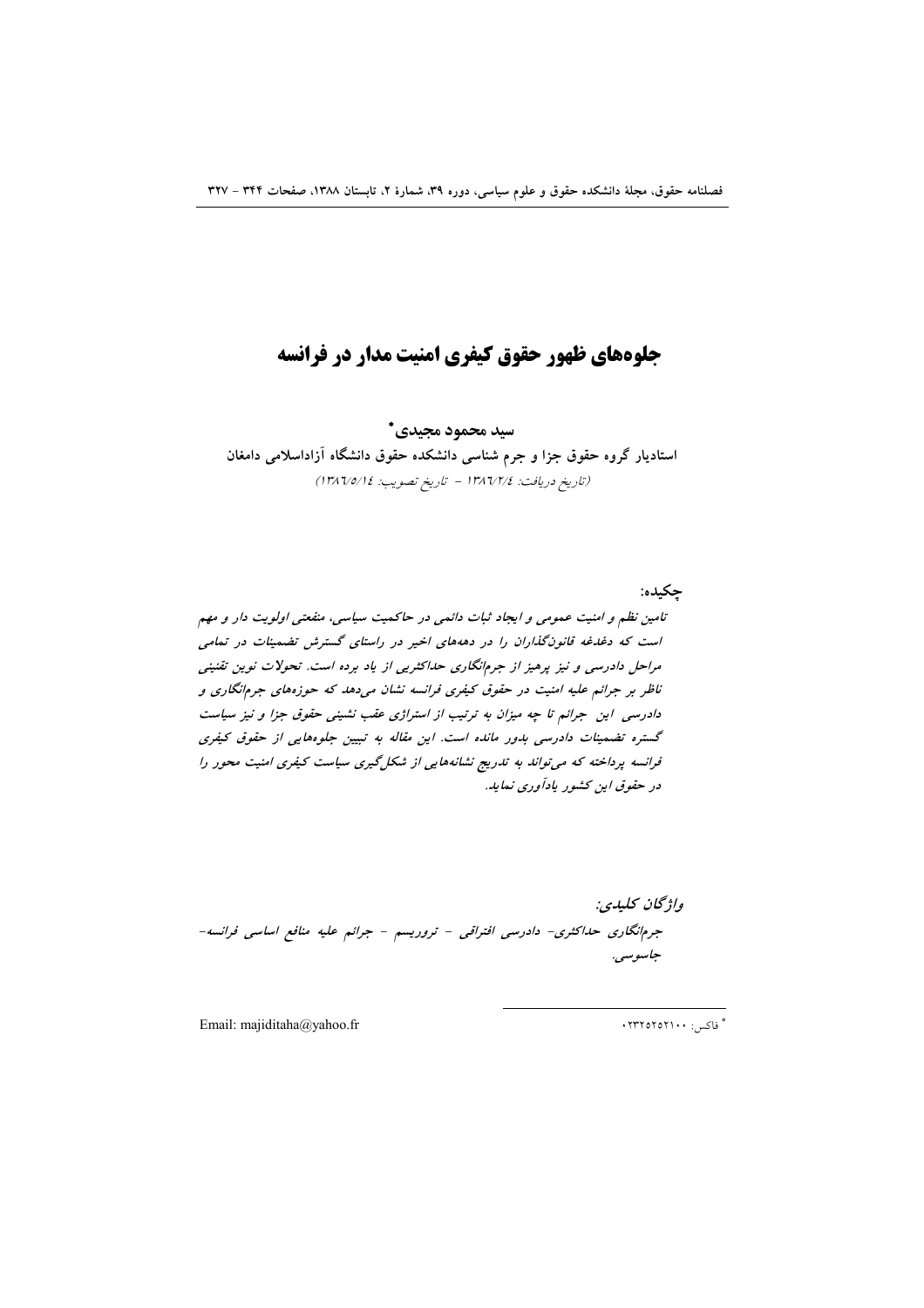#### مقدمه

ظهور و رشد جنبشهای ترحمهدار و مجرمهدار، توسعهٔ روزافزون نهادهای غیرکیفری و نیز منطقهای و جهانی شدن رویکردهای حقوق بشر، سیاست جنایی تقنینی کشورها را در حوزههای جرم|نگاری اعمال مجرمانه، تدوین قواعد دادرسی و گزینش پاسخهای کیفری تحت تأثیر قرار داده است. از این رو، امروزه در فرایند جرمانگاری، سخن از لزوم گزینشی میشود که میتواند از یک سو به یافتن اصول و ملاکهای جرمانگاری کمک نماید و از سوی دیگر لزوم محاسبهٔ هزینههای اقدام کیفری را به قانونگذار گوشزد کند. این رویکرد با اعتقاد به لزوم تأمین حداکثر آزادیهای فردی، اقدام به جرمانگاری را تنها بر مبنای اصول و ملاکهای معرفی شده و یا از طریق محاسبه و سنجش منافع و هزینههای اقدام کیفری، منطقی و مجاز میداند. بدیهی است که تحدید استفاده دولت از ابزار حقوق کیفری و افزایش سهم سازوکارهای غیرکیفری در امر مبارزه با بزهکاری نخستین و مهمترین نتیجهٔ این رویکرد حداقلی به جرمانگاری اعمال مجرمانه خواهد بود. از این روست که امروزه تلاش میشود تا در امر جرمانگاری، با ترسیم مرز مداخلهٔ دولت، از مداخلهٔ حداکثری آن در مسئلهٔ پاسخدهی به اعمال ضد اجتماعی ممانعت به عمل آید و استفاده دولت از حقوق کیفری به مواردی محدود شود که از دیگر نهادها و مراجع غیر رسمی نتوان در این زمینه بهرهمند شد.

علاوه بر جرمانگاری، سیاست جنایی تقنینی دولتها در زمینهٔ نحوهٔ تنظیم قواعد دادرسی و انتخاب ضمانت اجراهای کنترلی نیز متأثر از مؤلفههایی هم چون فضای سیاسی جامعه، آموزههای کیفری و نیز افکارعمومی داخلی جامعه بوده است. علاوه بر موارد یاد شده، نحوه تعامل کشورها با اسناد فراملی منطقهای و بینالمللی را نیز باید اساسی و مهم ارزیابی کرد. امروزه پذیرش منابع فراملی نیز از سوی دولتها، اقتدار آنها را در تنظیم قواعد دادرسی سختگیرانه و غیرعادلانه و یا اعمال مجازاتهای شدید غیرانسانی بسیار محدود کرده است. امضاء وتصويب مفاد اسناد مهم بين المللي هم چون اعلاميه جهاني حقوق بشر (١٩٤٨م). میثاق حقوق سیاسی و مدنی و میثاق حقوق اقتصادی، اجتماعی و فرهنگی (١٩٦٦م) و كنوانسيون بين|لمللي حقوق كودك (١٩٨٩م) و نيز الحاق به برخي از اسناد مهم منطقهاي چون کنوانسیون اروپایی حقوق بشر (۱۹۵۰م)، کنوانسیون اروپایی پیشگیری از شکنجه و مجازاتها یا اعمال غیر انسـانی یا تحقیرآمیز (۱۹۸۷م) به همراه گسترش نهادهای نظارتی بر این اسناد مانند دیوان اروپایی حقوق بشر، کمیتهٔ حقوق بشر، کمیتهٔ اروپایی پیشگیری از شکنجه و مجازاتهای غیرانسانی و کمیتهٔ حقوق کودک، قواعد و تضمینات دادرسی و نیز انتخاب نوع و نحوه اجرای ضمانت اجراها را تحت نظارت و کنترل خود در آورده است.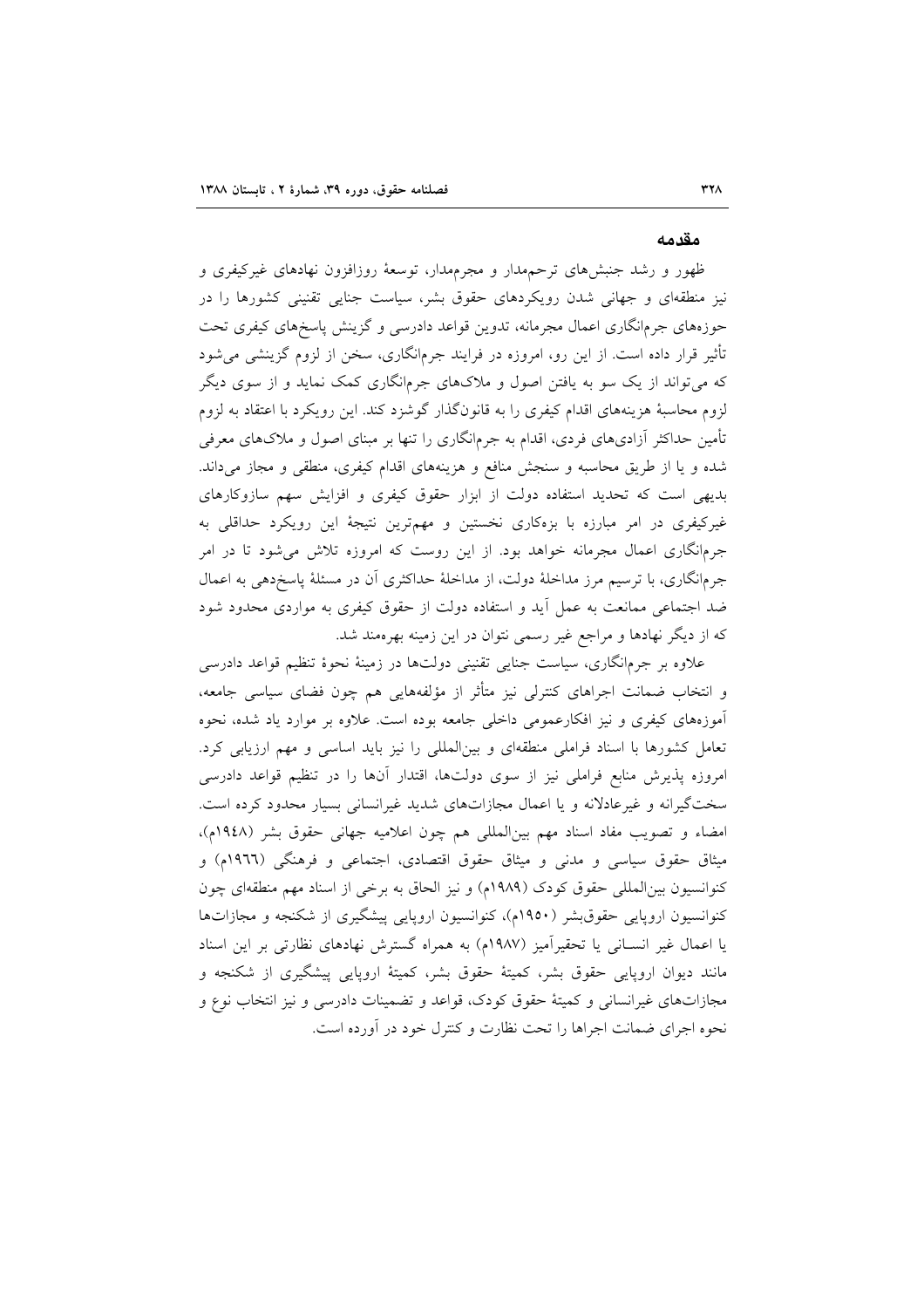با وجود مؤلفههای مذکور، نوع و شیوهٔ جرمانگاری، نحوهٔ تنظیم قواعد دادرسی و نیز کیفیت اولویت بخشی در انتخاب پاسخهای کیفری سرکوبگر و یا ارفاقی ناظر بر جرائم علیه امنیت، به طور کلی متفاوت با تحولات اساسی حاکم بر حقوق کیفری در دهههای اخیر بوده است. بسیار بیش از آن میزان که دولتها در قلمرو مسائل شخصی و یا اخلاقی، به جهت رعایت آزادیهای افراد اجتماع، استراتژی عقب نشینی و عدم مداخله را در پیش گرفتهاند، در حوزهٔ اعمال ضرربار امنیتی، به خاطر ایجاد ثبات در نظم عمومی و حاکمیت سیاسی، به جرمانگاری حداکثری و توسعه طلب روی اَوردهاند. تشخیص و تبیین جلوههای جرمانگاری تهاجمی و روشهای مورد استفاده در این راستا در قلمرو حقوق کیفری ماهوی فرانسه می تواند این مدعا را به اثبات نزدیک سازد.

در زمینهٔ قواعد شکلی نیز تحولات و اصلاحات تقنینی در آئین دادرسی کشورها در راستای گسترش تضمینات دادرسی نسبت به مرتکبین جرائم علیه امنیت نبوده است. به موازات آن که در دهههای اخیر، بسیاری دولتها سیاست گسترهٔ تضمینات دادرسی را نسبت به مرتکبین جرائم غیر امنیتی اعمال نمودهاند، به روشهای متفاوت، زمینهٔ تحدید تضمینات دادرسی نسبت به مرتکبین جرائم علیه امنیت در همین دولتها فراهم شده است.در راستای این سیاست است که با توجه به اعمال روشهای متفاوت دولتها در این زمینه، مجرمین سیاسی از طریق ایجاد ابهام تقنینی در مفهوم نظری بزه سیاسی از تضمینات ویژه خود محروم شدهاند. با این رویکرد، نگاه ویژهٔ قانونگذاران به مرتکبین جرائم امنیتی علاوه بر آن که زمینهٔ ايجاد نوعي أئين دادرسي افتراقي را نسبت به أنها فراهم نموده، موارد عدول از برخي اصول مهم و پایهای آئین دادرسی کیفری را نیز گسترش داده است.

در این جستار سعی شده تا دو جلوه مهم حقوق کیفری امنیت مدار با تکیه بر قوانین لازم الاجراي كنوني فرانسه ترسيم گردد.

# آ– جر مانگار ی حداکثر ی II – دادر سے افتر اقی I ــ جلو ههای جرم انگاری حداکثری

حضور جلوههایی از سیاست گسترش طلب حقوق کیفری فرانسه در قلمرو جرایم علیه امنیت را نباید در تعارض با اندیشههای مبنایی نظامهای لیبرال ارزیابی کرد. در حقیقت اگر چه لیبرالیسم به حسب ماهیت وجودی و اصول نظری خویش، اعتقادی به جرمانگاری حداکثری ندارد لیکن واقعیتهای عملی جامعه، ضرورت ایجاد دولتی مقتدر با کارکردهای امنیتی را در اين زمينه منطقي و عقلاني جلوه داده است(محمودي،١٣٨٢،٢٩٦). افزون بر سياست توسعه گسترش دامنهٔ جرمانگاری، اسلوب و روش قانونگذار در تدوین مقررات ناظر بر جرائم علیه امنیت نیز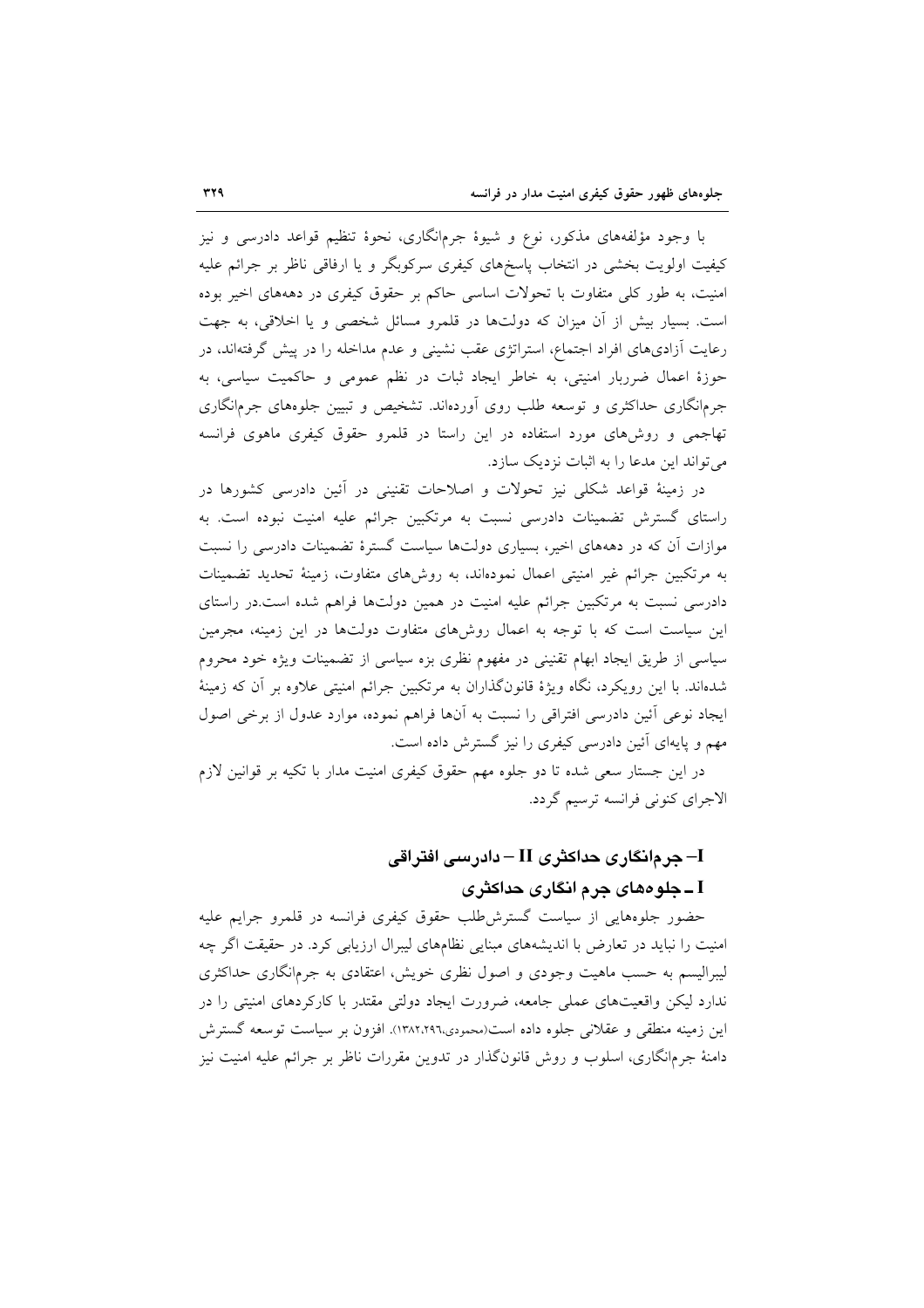دامنهٔ مداخلهٔ حقوق کیفری را نسبت به این گروه از جرائم، توسعهای قابل ملاحظه داده است. به کارگیری و استعمال الفاظ مبهم و کلّی و نیز عدم تبیین دقیق بسیاری از عناوین مجرمانه و اصطلاحات تقنینی، موجی وسیع از ابهامات را در این زمینه ایجاد نموده است. وجود این ابهامات علاوه برأن كه زمينه اختلاف نظر را در ميان حقوقدانان و رويه قضايى- نسبت به اوصاف اصلی مجرمانه این جرائم- ایجاد کرده، اختیارات وسیع را برای مجریان قانون در تطبیق قوانین کلی و مبهم با موضوعات خارجی نیز فراهم کرده است. این رویکرد نشان می،دهد که نوع و روش قانونگذاری نیز میتواند دامنهٔ مداخلهٔ حقوق کیفری را وسیع تر نماید. با این مقدمه، گسترش موضوع جرائم علیه امنیت (الف)، جرم انگاری نوین (ب) و توسعه

جرمانگاری تا اعمال مقدماتی (ج) بعنوان جلوههای جرمانگاری حداکثری در این زمینه معرفی شده است.

# الف: گسترش در موضوع جرائم عليه امنيت

### ۱– حاسو سے

جاسوسی (Espionage) در زمرهٔ جرائمی است که جایگاهی ویژه را در تمامی تقسیم بندیهای ارائه شده در زمینه جرائم علیه امنیت به خود اختصاص داده است. دلیل اصلی این موقعیّت ممتاز را بدون تردید باید در میزان بالای خطرآفرینی این بزه برای امنیت هر کشور دانست. بررسی بزه جاسوسی در حقوق فرانسه به خوبی نشان میدهد، جاسوسی که در اکثر قوانین جزایی کشورها به عنوان بزهی علیه دولت معرّفی شده، در تحولاًت جدید قانون جزای فرانسه به عنوان یکی از جرائم محوری علیه امنیت ملّت به شمار آمده است. این ویژگی میتواند نخستین ویژگی سیاست جنایی تقنینی فرانسه در این زمینه محسوب شود. علَّت و چگونگی این تغییر در حقوق کیفری فرانسه را باید، ورود و مطرح شدن مفهوم جدید «منافع اساسی ملّت» در مقرّرات جدید دانست. این مفهوم علاوه بر تغییر فوق توانسته است موارد تحقق برخی از جرائم مهتم مانند جاسوسی و خیانت به کشور را به نحو قابل ملاحظهای افزايش و گسترش دهد.

بنابراین، بسته به این که تعریف مورد نظر قانونگذار از جاسوسی، مضیق و یا موسع باشد، مصادیق و شرایط قانونی آن نیز می تواند محدود و یا گسترده ارزیابی گردد. انتخاب هر کدام از تعاریف می تواند پرسشهای محوری را در زمینهٔ جرم جاسوسی به صورت متفاوتی پاسخ گوید. پرسشهایی از قبیل این که آیا مصادیق جاسوسی محدود به جمع[وری و تسلیم اطلاعات و اسرار بوده و یا مصادیق دیگری را نیز در این زمینه شامل میگردد؟ آیا موضوع جاسوسی صرفاً اطلاعات و اسرار میباشد و یا اموال مادی و غیرمادی دیگری را هم شامل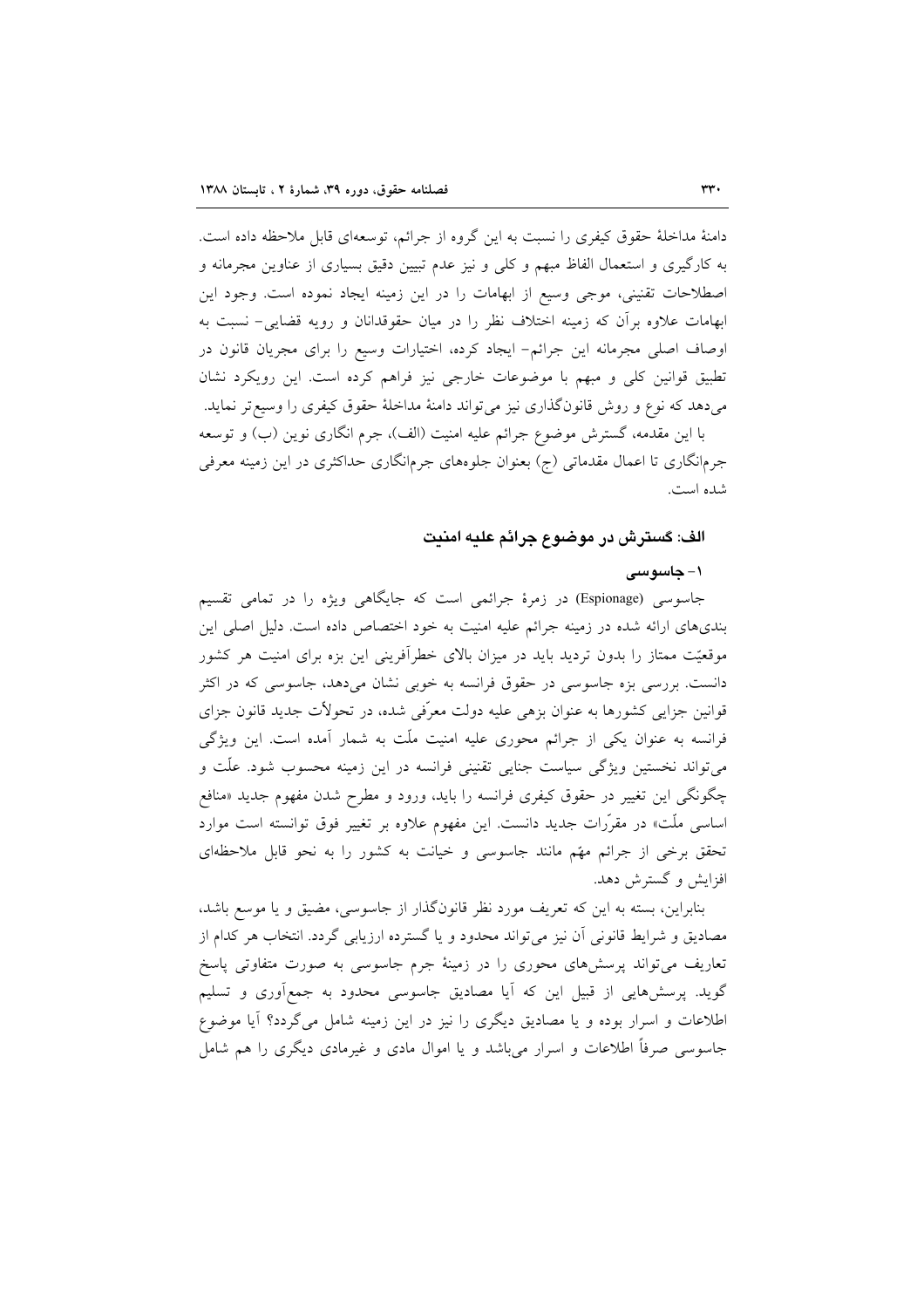می شود ؟ آیا مقصود از اطلاعات و اسرار تنها محدود به حوزههای سیاسی و امنیتی بوده و یا شامل زمینههای اقتصادی و فرهنگی نیز می شود؟ تنها زمانی به صورت قاطع پاسخ داده می شود که قانونگذار با تمایل صریح خود نسبت به یکی از این دو دیدگاه، سیاست روشنی را در این زمینه در پیش گیرد.

در مواردی که قانونگذار به ارائه تعریفی از جاسوسی تمایل ندارد، با توسل به راهکار دیگری نیز میتوان زمینهٔ بروز ابهامات و اختلاف نظرات را بر طرف کرد. استفاده از روش احصاء مصادیق هم میتواند در قالب روشنی مصادیق مورد نظر قانونگذار را برای جرم جاسوسی مشخص نماید. قانون جزای ۱۹۹٤ فرانسه از روش احصاء مصادیق بهره گرفته است. بر این اساس قانونگذار در ماده ۱-٤١١ جدید فرانسه دیدگاه خود را در این زمینه چنین بيان نمو ده است:

«در صورتی که اعمال تبیین شده در مواد ۲–۱۱) تا ۱۱–۱۱) توسط یک فرانسوی و یا یک نظامی در خدمت نیروهای مسلح فرانسه ارتکاب یابد خیانت به کشور و در صورتی که توسط هر شخص ديگر ارتکاب يابد، جاسوسي محسوب مي شود».<sup>(۱)</sup>

قانونگذار با بیان فوق دو کار عمده را در این زمینه انجام داده است. نخست آن که با کنار نهادن معیارهای ذهنی<sup>؟؟</sup> و عینی،<sup>؟؟</sup> متمایل به دیدگاه<sub>ی</sub> شده که مدتها مورد انتقاد شدید نویسندگان این کشور بوده است. (گارو، بیتا، ۷۱٤). دیدگاهی که با معیار قرار دادن «ملیت» (Nationalité). مرتکب، جرائم جاسوسی و خیانت به کشور را به راحتی از یکدیگر تفکیک می کند و به دلیل سادگی ضابطه انتخابی و نیز آسان بودن اجرای آن، طرفداران زیادی را اخيراً به خود متمايل كرده است(1994.p.223).

دوم أن كه با احصاء مصاديــق جاسوسي و خيانت به كشور در مواد ٢-٤١١ تا ١١-٤١١، محدودهٔ این جرائم را به صورتی روشن معین ساخته است. مصادیق مزبور شامل موارد ذیل مے باشد:

الف ـ تسلیم تمام یا قسمتی از سرزمین ملی، نیروهای مسلح و وسایل دفاعی کشور به قدرتهای خارجی (موضوع مواد ۲–۶۱۱ و ۳–۶۱۱).

<sup>1.</sup> N.C.P. art 411-1 : "Les faits définis par les articles 411-2 à 411-11 constituent la trahison lorsqualles sont commis par un Français ou un militaire au service de la France et l, espionnage lorsqu, ils sont commis par toute autre personne."

۲. دیدگاهی که در مقام تفکیک جاسوسی از خیانت به کشور بر عنصر روانی و درونی مرتکب تکیه میکند. قصد مرتکب هرگاه ایراد ضرر به امنیت کشور باشد خیانت به کشور محقق شده است و هر گاه قصد وی رسیدن به منافع نفسانی باشد جاسوسي به وجود اَمده است.

۳. دیدگاهی که در مقام تفکیک جرائم فوق بر رکن مادی مرتکب تأکید میکند. تفحص و جستجوی اسرار و اطلاعات، رکن مادی جاسوسی و تسلیم اطلاعات، رکن مادی خیانت به کشور خواهد بود.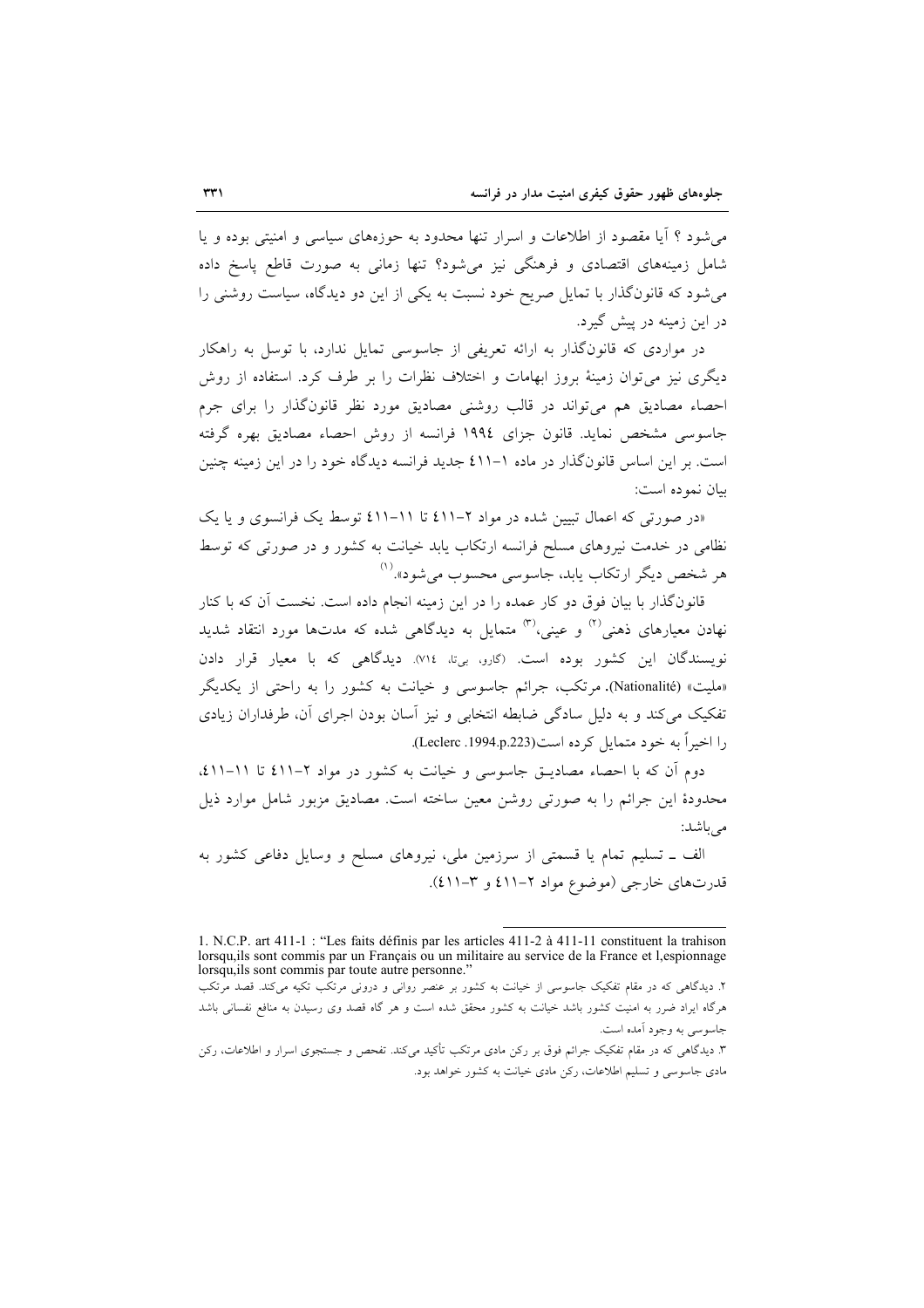ب ــ همدستي با يک قدرت خارجي و يا عوامل آنها (موضوع مواد ٤-٤١١ و ٥-٤١١). ج ـ جمع[وری و تسلیم اطلاعات به قدرت خارجی (موضوع مواد ٦–٤١١، ٧–٤١١ و ٨–  $(2)$ 

د \_ خرابکاري (موضوع ماده ۹-۱۱).

هـ ـ ارائه اطلاعات نادرست به مقامات مسئول (موضوع ماده ١٠-٤١١).

توسعهٔ دامنه جرمانگاری مشخصترین سیاست کیفری است که قانون جزای فرانسه در زمینه جرم جاسوسی دنبال کرده است. قانونگذار در همین راستا، علاوه بر مطرح کردن جرائم جديد، از طريق جايگزيني عنوان «لطمات عليه منافع اساسي ملت» به جاي عنوان «لطمات بر امنیت دولت» دامنهٔ اکثر مصادیق جاسوسی را در زمینههای مختلف توسعه داده است. ماده ١-٤١٠ قانون جزاي فرانسه در مقام تدوين و تشريح منافع اساسي ملت مقرر داشته است: «منافع اساسی ملت به معنایی که در مقررات این عنوان به کار رفته شامل حفظ استقلال و تمامیت ارضی کشور، حفظ امنیت کشور، حفظ شکل تأسیسات جمهوری، حفظ وسایل دفاعی کشور، حفظ دیپلماسی کشور، حفظ و حمایت از افراد جامعه در داخل یا خارج، تأمین تعادل و آرامش در محیط زیست و اطرف آن و نیز حفظ و حمایت از اصول اساسی توانائی ملت در امور علمی، اقتصادی و میراث فرهنگی می باشد». <sup>(۱)</sup>

درک حقوقی بهتر و سادهتر از منافع اساسی ملت و نیز ارائه طریق برای سایر جرائم علیه امنیت تا بر اساس منافع فهرست شده در ماده مذکور شکل گیرند، از جمله دلایلی است که پارهای از حقوقدانان فرانسوی در زمینه ضرورت تغییر عنوان فوق به آن استناد کردهاند .(Leclerc, op.cit.p.222)

در هر صورت، قانون جزای فرانسه با بهرهگیری از عناوین فوق و ایجاد تلقی جدید از جرم جاسوسی به عنوان عامل خطرآفرین علیه ملت، توانسته است دامنه جرم انگاری در این جرم را، از طریق توسعهٔ مفاهیم سابق و جرم انگاریهای جدید، گسترش قابل ملاحظهای ىلىھلە.

با توجه به مطالب فوق، سیاست کیفری فرانسه را می توان خارج از روشهای معمول در این زمینه قلمداد کرد. در قانون جزای ۱۹۹٤ فرانسه با ایجاد ارتباط بین موضوع جاسوسی در ماده ٤١١ـ١٧ با منافع اساسي ملت مذكور در ماده ١ـ١٠٪، قانونگذار توانسته دامنهٔ شمول اين اطِّلاعات و اسناد را توسعه جدی دهد. از این رو با ایجاد این تغییر باید اذعان کرد که دامنهٔ

<sup>1.</sup> N.C.P. art 410-1 : "Les intérêts fondamentaux de la nation s entendent au sens du présent titre de son indépendance, de l'intégrité de son territoire, de sa sécurité, de la frome républicaine de ses institutions, des moyens de sa défense et sa diplomatie, de la sauvegarde de sa population en France et à l'étranger, de l'équilibre de son milieu naturel et de son environnement et des éléments essentiels de son potentiel scientifique et économique et de son partimoine culturel. »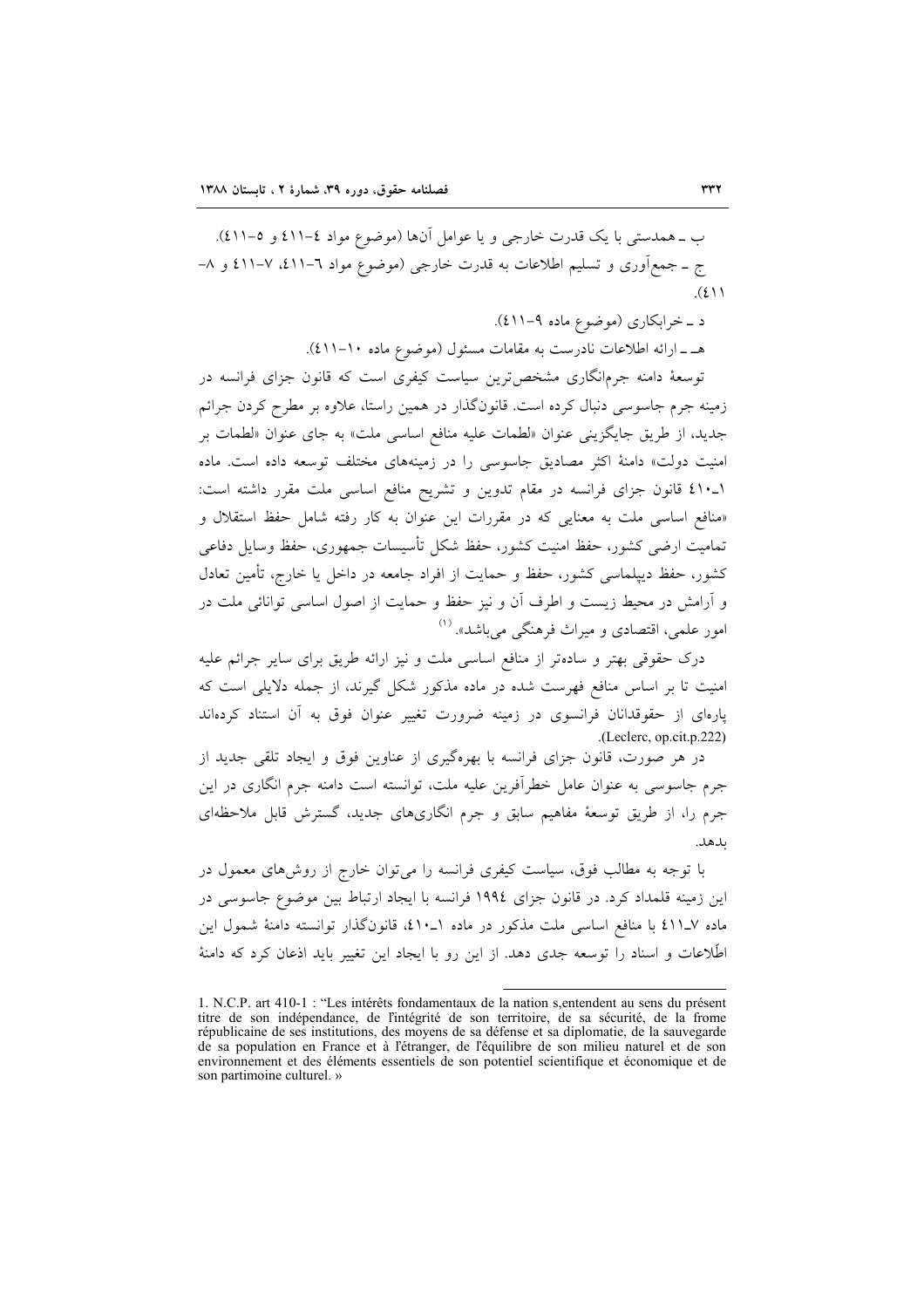شمول مقرَّرات جاسوسی تا فعالیتهای اقتصادی، صنعتی و فرهنگی پیش رفته است. بنابراین، این امکان وجود دارد که بر اساس قانون جدید، تلاش برخی از افراد در جهت تحصیل و جمع[وری اطِّلاعات صنعتی و اقتصادی به دلیل حفظ موقعیت یک دولت در رقابتهای صنعتی و اقتصادی نیز مشمول عنوان جاسوسی و یا خیانت به کشور گردد ( Bouloc et Mayaud  $(1996, p. 617)$ 

#### ۲- تبانی

در واقع تبانی (Le complot) در زمرهٔ جرائمی محسوب میشود که تغییرات اساسی و مهم در طی دورههای مختلف قانونگذاری فرانسه به خود دیده است. بررسی این تحولات می تواند سیاستهای کیفری قانونگذار را در این زمینه که همزمان مرتبط با ارکان مجرمانه این بزه و نیز پاسخهای کیفری ناظر بر آن است معلوم سازد. بررسی این سیاستها از جهت میزان پایبندی قانونِگذار به برخی از قواعد عمومی حقوق کیفری نیز می تواند دارای اهمیت باشد. قواعد عمومی که بر مبنای احترام به آزادیهای فردی، عدم جواز تفتیش عقاید و قابل احترام بودن حریم خصوصی افراد اجتماع به وجود أمدهاند. این امکان در جرم تبانی وجود دارد که به دلیل تأمین نظم و امنیت عمومی، برخی از قواعد عمومی حقوق جزا کنار گذاشته شود. به عبارت دیگر اصل عدم مجازات اندیشه مجرمانه در زمرهٔ قواعدی است که امکان دارد در جرم انگاری اعمالی که رکن مادی اّنها– مانند تبانی– تنها فعل و انفعالات ذهنی و روانی می باشد، مورد تعدّي قرار گيرد.

بررسی قوانین سابق و جدید فرانسه نشان میدهد که رکن قانونی بزه تبانی در این کشور نیز دارای شرایط و خصوصیات یکسان و ثابتی نبوده است. تحولات مربوطه سبب شده است تا هم موضوع تبانی گسترش یابد و هم تا آنجا که امکان دارد از مجازات اندیشه مجرمانه خودداری شود. این سیاستهای کیفری دوگانه به راحتی از مقایسه رکن قانونی بزه تبانی در مقررات قديم و جديد فرانسه حاصل مي شود. سابقهٔ تاريخي اين جرم در حقوق كيفري فرانسه نشان میدهد که تا قبل از سال ۱۸۳۲ جرم تبانی دارای عنوان مستقل مجرمانه در مجموعه قوانین جزایی این کشور نبوده است. آن چه تا این زمان از دیدگاه قانونگذار مهم ارزیابی میگردید، تنها ایراد لطمات به تأسیسات جمهوری و یا به تمامیت ارضی کشور بوده که عنوان مجرمانه «سوءقصد» Attentat را تشکیل می داده است. (گارو، بی تا، ۳۹) به همین دلیل است که تا این زمان ارتکاب جرم تبانی تنها به عنوان شروع به جرم بزه سوءقصد قابل مجازات بوده است. از این پس بند ٤ ماده ٨٩ قانون جزای مصوب ١٨٣٢ فرانسه بوده که جرم تبانی را به صورت عنوان مجرمانه مستقل مطرح كرده است.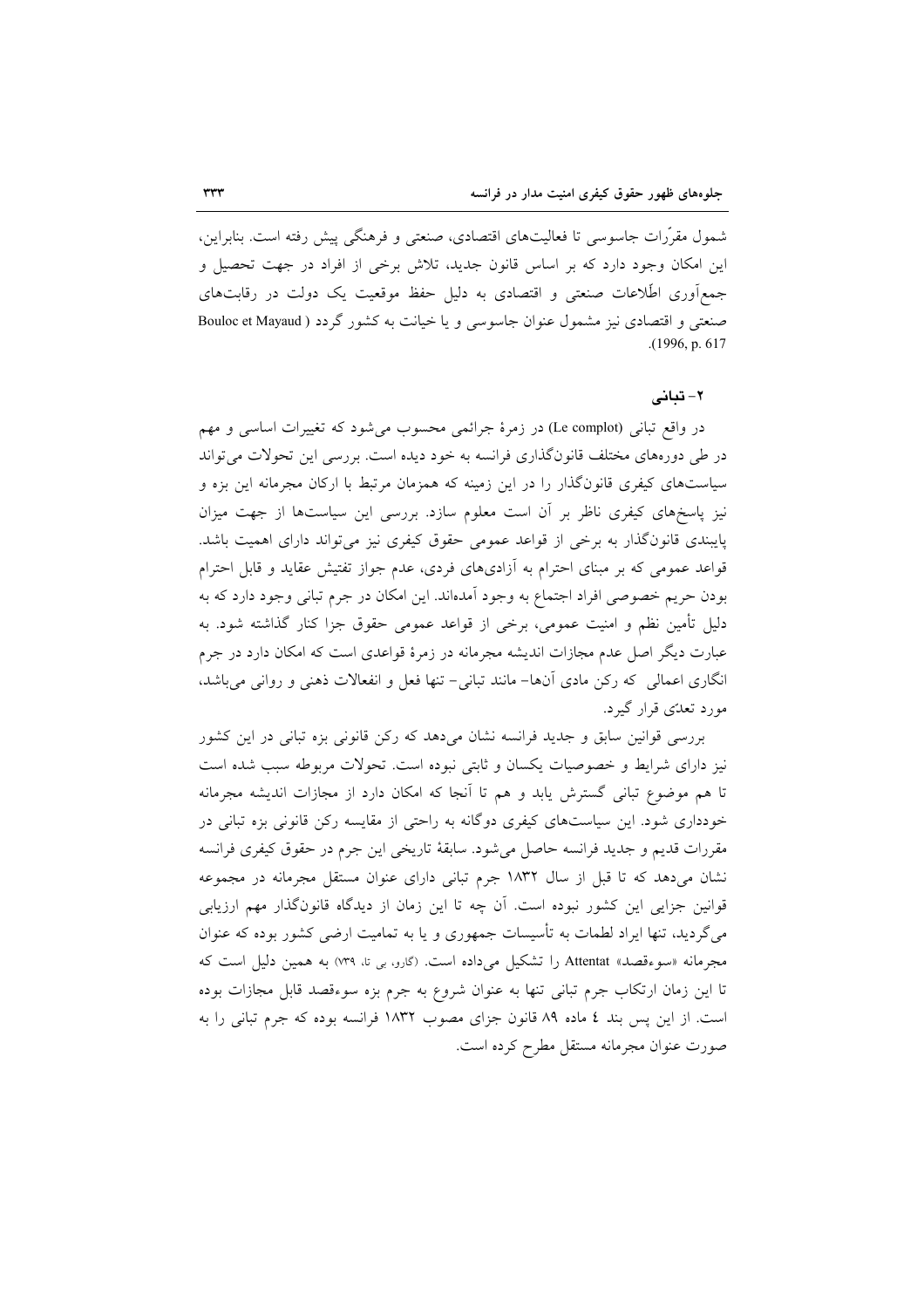ماده ۸۷ قانون جزای پیشین فرانسه مصوب ۱۹٦۰– که تا قبل از تصویب قانون جدید جزايي لازم الاجرا بوده است- در اين زمينه بيان مي كند: «انجام تباني به هدف ارتكاب جنايات مذکور در ماده ۸٦ به صورتی که متعاقب آن عملی در راستای فراهم آوردن اجرای جرم انجام و یا شروع شده باشد، حبس جنایی موقت از ۱۰ تا ۲۰ سال خواهد داشت. در صورتی که متعاقب تبانی، عملی در جهت زمینه سازی اجرای آن انجام و یا شروع نشده باشد، مجازات حبس جنایی موقت ٥ تا ١٠ سال را خواهد داشت. تبانی از زمانی که بین دو یا چند نفر قصد اقدام، هماهنگ و قطعی شده باشد محقق میگردد. هر گاه پیشنهاد تبانی مطرح شود لیکن تشکیل آن در جهت ارتکاب جنایات مذکور در ماده ۸٦ مورد موافقت واقع نشود آن کسی که پیشنهاد را مطرح کرده است حبس جنحهای از ۱ تا ۱۰ سال و جریمه نقدی از ۳ هزار تا ۸۰ هزار فرانک را خواهد داشت. علاوه بر این امکان دارد از حقوق مذکور در ماده ٤٢ نیز محروم گ دد».<sup>(۱)</sup>

ارائه تفکیک در مورد مراحل تبانی– شامل پیشنهاد تبانی، انجام توافق مجرمانه بدون انجام و یا شروع به انجام اعمال مقدماتی در جهت فراهم کردن اجرای جرم و نیز انجام توافق به همراه انجام اعمال مقدماتی در جهت فراهم کردن اجرای جرم ـ از خصوصیات ماده مذکور می باشد. قانونگذار در قانون جزای۱۹۹٤ فرانسه، چنین روشی را دنبال نکرده است. طرح قطعی شده بین چند نفر به جهت ارتکاب یک سوءقصد را به شرط آن که این تصمیم از طریق یک یا چند عمل مادی ظهور بیرونی یافته باشد تبانی میگویند. ارتکاب تبانی دارای مجازات تا۱۰ سال حسن جنایی و تا۱۵۰ هزار پورو جزای نقدی خواهد بود. در صورتی که مرتکب، کارمند دولت باشد مجازاتهای یاد شده تا ۲۰ سال حبس جنایی و تا ۳۰۰ هزار پورو جزای نقدی افزایش خواهد بافت ».<sup>(۲)</sup>

<sup>1.</sup> A.C.P.F. art.87 : "Le complot ayant pour but les crimes mentionnés à l'article 86, s'il a été suivi d'un acte commis ou commencé pour en préparer l'exécution, sera puni de la détention criminelle à temps de dix à vingt ans. Si le complot n'a pas été suivi d'un acte commis ou commencé pour en préparer l'exécution, la peine sera celle de la détention criminelle à temps de cinq à dix ans. Il y a complot dès que la résolution d'agir est concertée et arrêtée entre deux ou plusieurs personnes. S'il y a eu proposition faite et non agréée de former un complot pour<br>arriver aux crimes mentionnés à l'article 86, celui qui aura fait une telle proposition sera puni d'un emprisonnement de un an à dix ans et d'un amende de 3 000 F à 80 000 F. Le coupable ne pourra plus être interdit, en tout ou partie, des droits mentionnés à l'article 42

<sup>2.</sup> N.C.P.F. art.412-2: "Constitue un complot la résolution arrêtée entre plusieurs personnes de commettre un attentat lorsque cette résolution est concrétisée par un ou plusieurs actes matériels. Le complot est puni de dix ans démprisonnement et de 150 000 £ dámende. Les peines sont portées à vingt ans de détention criminelle et à 300 000 £ d'amend lorsque l'infraction est commise par une personne dépositaire de l'autorité publique".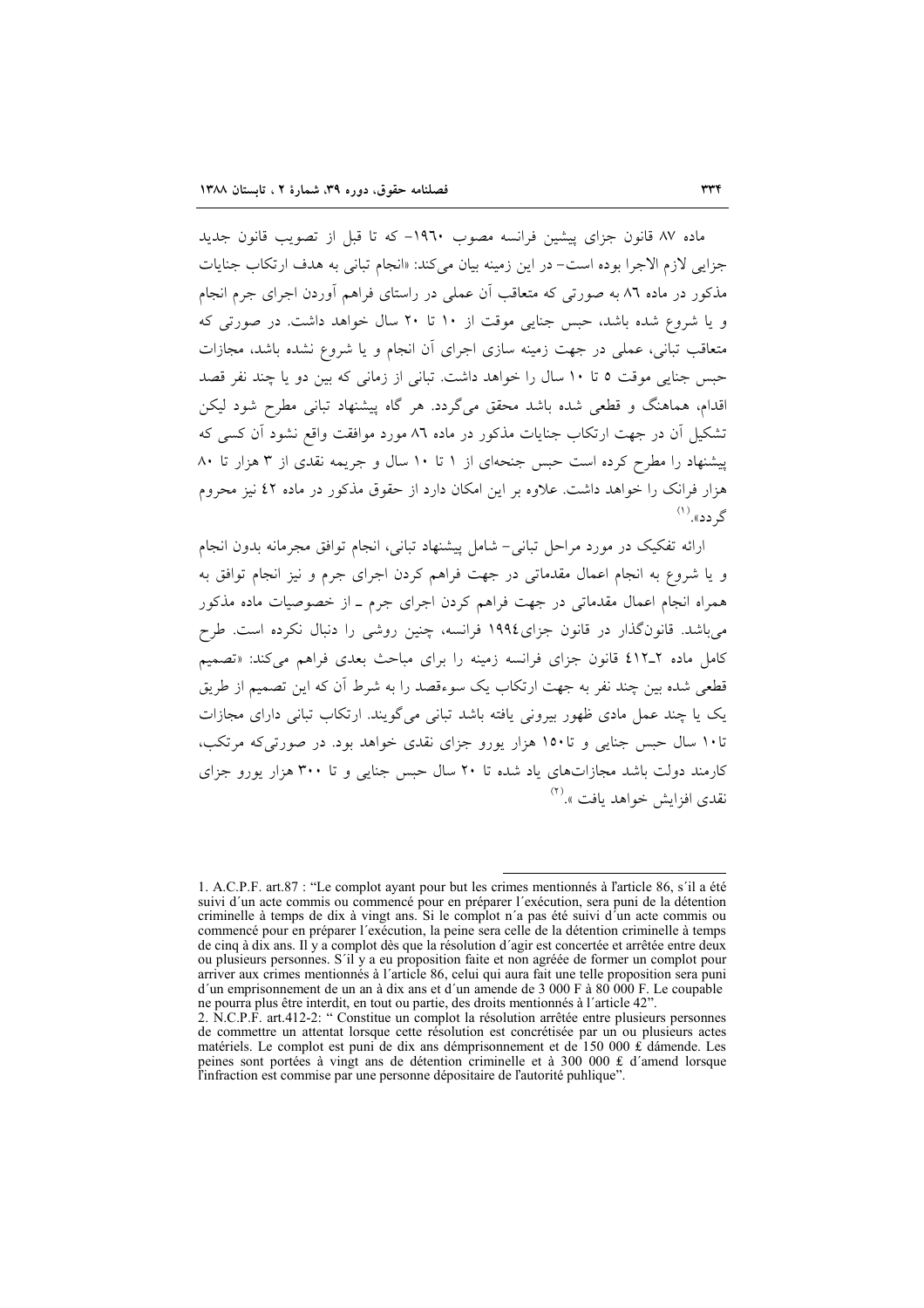حقوقدانان فرانسوي، حذف مراحل مختلف تباني و تأكيد قانونگذار بر حضور اعمال مادي(Les actes matériels)، عيني و ملموس را در راستاي سياست كيفري قانون گذار، در جهت يوهيز از مجازات انديشه مجرمانه تنها، دانستهاند(Bouloc et Mayaud.1996.p.638). اين اقدام جدید قانونگذار، قانون جزای جدید فرانسه را در این زمینه در وضعیت خاص و ویژه نسبت به قوانین جزایی سایر کشورها قرار داده است. اهمیت تأکید شده به دلیل آن است که قوانین جزایی سایر کشورها، تحقق بزه تبانی برای ارتکاب جرائم علیه امنیت عمومی را موکول به انجام اعمال مقدماتی بیرونی ننمودهاند. بر همین اساس ماده ۲٦٠ قانون جزای سوریه و ماده ۲۷۰ قانون جزای **لبنان** تبانی را شامل «هر نوع توافق بین دو نفر یا بیشتر در زمینه ارتکاب جنايت از طريق وسايل تعيين شده» مي دانند.<sup>(۱)</sup>

با توجه به وضعیت ممتاز بزه تبانی در حقوق فرانسه –به دلیل پرهیز از مجازات اندیشه مجرمانه – دامنه این جرم با توسل به روشی دیگر توسعه یافته است. توضیح آنکه موضوع تبانی در مواد ۸۷ قانون جزای سابق فرانسه و نیز در ماده ۲ـ۶۱۲ قانون جزای جدید فرانسه، محدود به انجام اعمالی است که دارای عنوان مجرمانه سوءقصد می باشد. از آنجا که حیطه و شمول اعمالی که می تواند موضوع این جرم را در قانون جزایی جدید فرانسه محقق سازد نسبت به قانون پیشین افزایش یافته، بنابراین موضوع تبانی نیز به دنبال این تغییر گستردهتر شده است. ماده ۸٦ قانون جزای سابق فرانسه درباره جرم سوءقصد آورده است: «سوءقصد که هدف آن، خواه از بین بردن و یا تغییر نظام قانونی کشور، خواه تحریک مردم و یا ساکنین در جهت مسلح شدن عليه حاكميت دولت ويا مسلح شدن برخي عليه برخي ديگر و خواه ايراد لطمه به تمامیت ارضی کشور میباشد، دارای مجازات حبس ابد خواهد بود. اجرا و یا شروع به اجرا به تنهایی سوءقصد را تشکیل می دهند».<sup>(۲)</sup>

موضوع سوءقصد- که محدود به موارد مذکور در ماده ۸٦ بوده است ـ در قانون جزای ١٩٩٤فرانسه (م. ١-٤١٢) به انجام هر عمل خشونت آميز كه براي نهادهاي جمهوري و يا تمامیت ارضی کشور خطرساز پاشد، تغییر بافته است.

١. ماده ٢٦٠ قانون جزاي سوريه و ماده ٢٧٠ قانون جزاي لبنان بدون هيچگونه اختلافي تباني را اين چنـين تعريـف كـردهانـد: «الموامره هي كل اتفاق تم بين شخصين او اكثر على ارتكاب جنايه بوسائل معينه».

<sup>2.</sup> A.C.P.F. art 86 : "L'attentat dont le but aura été soit de détruire ou de changer le régime constitutionnel, soit d'exciter les citoyens ou habitants à s'armer contre l'autorité de l'État ou

à s'armer les uns contre les autres, soit à porter atteinte à l'intégrité du territoire national sera puni de la détention criminelle à perpétuité. L'exécution ou la tentative constitueront seules l'attentat"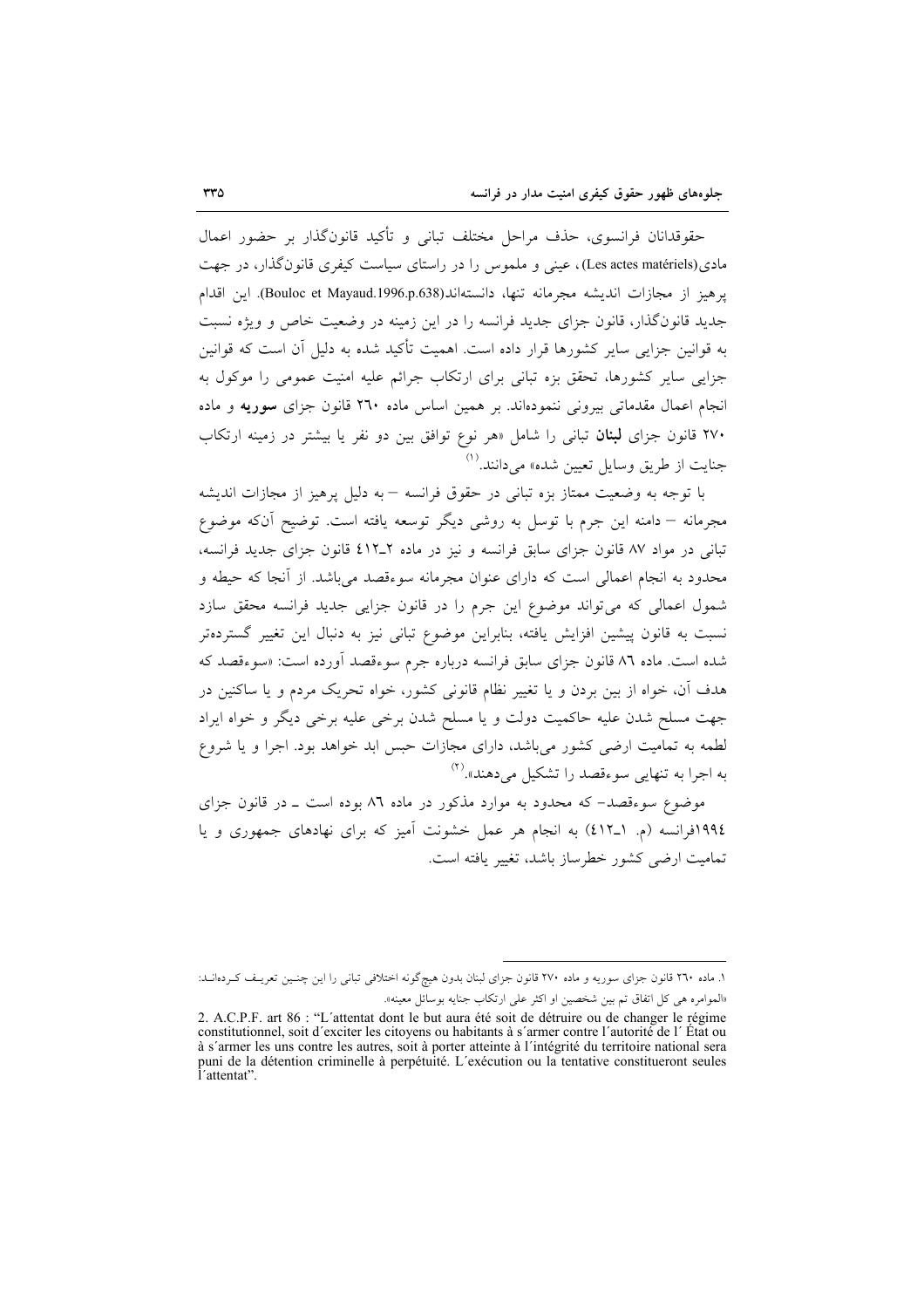مطابق مادهٔ ۱-٤۱۸ قانون جزای فرانسه: «ارتکاب یک یا چند عمل خشونتآمیز که نهادهای جمهوری را به خطر اندازد یا به تمامیت قلمرو کشور آسیب برساند سوءقصد محسوب مي شود».

## ب– جرم انگاریهای نوین

#### ۱– جاسو سی

رویکرد نوین سیاست کیفری فرانسه در زمینهٔ تدوین مقررات حمایتی کامل در جهت حفظ و صیانت از اسرار و اطِّلاعات مرتبط با منافع اساسی أن کشور سبب شده است تا قانونگذار به جرمانگاریهای جدید در این زمینه اقدام نماید. از این رو، قانون جزای فرانسه علاوه بر این که تحصیل و تسلیم اطِّلاعات و اسناد به قدرت خارجی و یا عوامل آنها را به عنوان مصداقی از جـاسوسی دانستـه است (موضـوع مـواد ٦-٤١١ و ٧-٤١١)، اشتغال به یک فعالیت به جهت دریافت یا ارائه اطِّلاعات به نفع قدرت خارجی (موضوع ماده۸–٤١١) و نیز فراهم نمودن اطِّلاعات نادرست برای مقامات مسئول (موضوع ماده ۱۰–٤١١) را به عنوان مصاديق جديد جاسوسي مطرح كرده است.

#### ۲– تر و ریسم

هر چند تروریسم، مصیبت قرن اخیر نام گرفته است اما نباید آن را پدیدهای تازه و بدیع محسوب کرد. حوادث تاریخی متعدد که در طول تاریخ در این زمینه به وقوع پیوسته به طور کامل ثبت شده است. در عین حال از پایان سالهای ۱۹۶۰، حوادث تروریستی به عنوان نگرانی جدید و استثنائی مطرح شده است(Marguénaud 1990, p.2).

خشونتهایی که در اعمال تروریستی نهفته است به انگیزههای مختلف انجام میشود. گاهی به نام اصول ایدئولوژیک ممکن است این اقدامات، حالت مقدّسی نیز به خود بگیرد. اعمال مزبور ممکن است توسط سازمانهای مسلح مستقل و یا گروههایی که در تبانی با کشورهای دیگر بودهاند، بروز کند. همچنین از نگاهی دیگر اعمال تروریستی در شکل و محتوا نیز در حال تحول است. از این رو، ممکن است اعمال مزبور از طریق روش های سنتی به مانند انفجار انجام نشود و مرتکبین این اعمال برای رسیدن به مقاصد خود از وسایلی استفاده نمایند که دارای خشونت کمتر باشد اما ترس و ارعاب عمومی بیشتر ایجاد نماید، به مانند انتشار شیوع میکروبی خاص در سطح جامعه که می تواند ترس و ارعاب بیشتر نسبت به انفجار و بمبگذاری را پدید آورد. با توجه به تنوع اشکال تروریسم، لازم به نظر می رسد که قانونگذار در راستای مبارزه با اعمال تروریستی مقررات خود را در طول زمان تکامل ببخشد.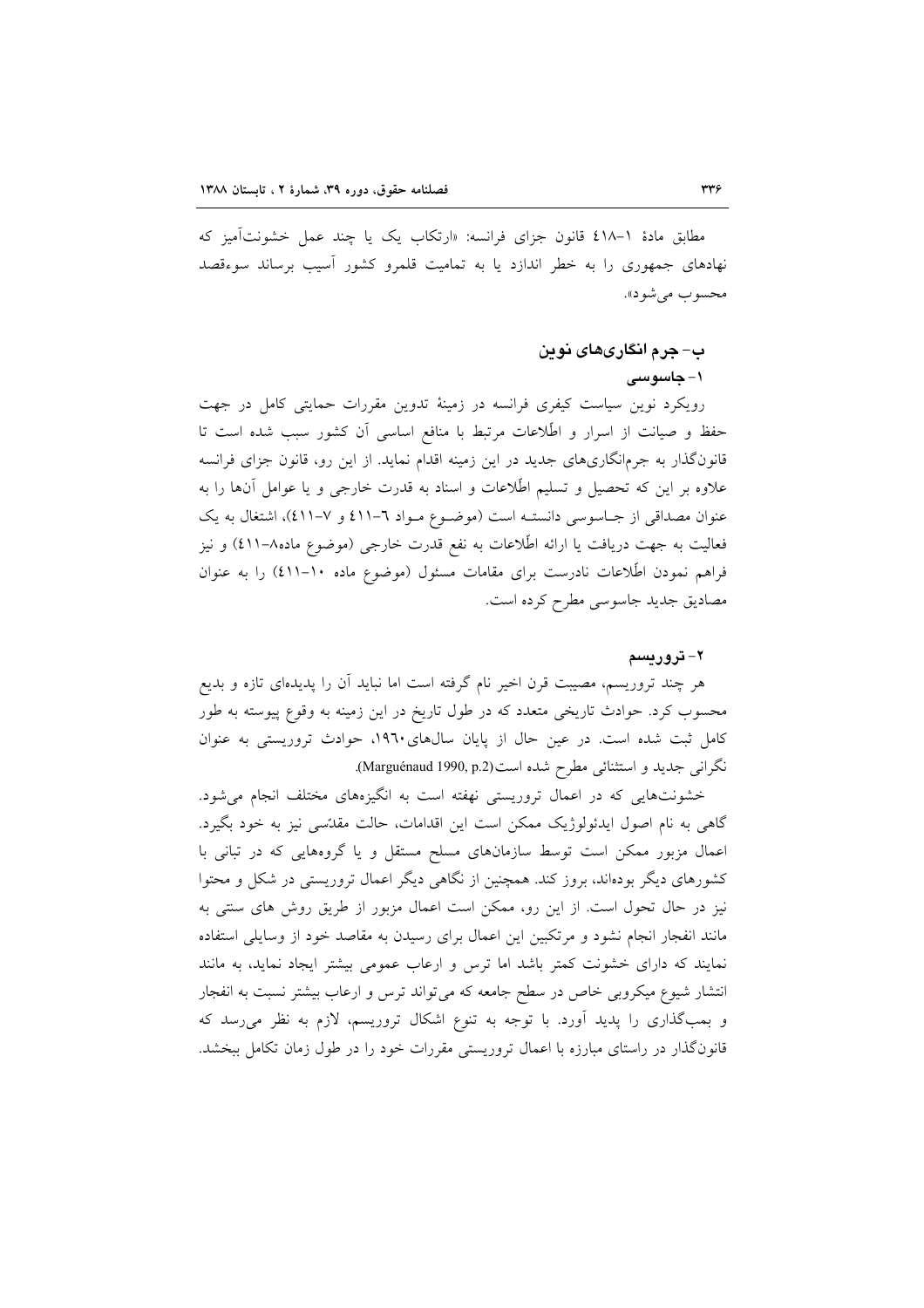چنان که قانون جزای فرانسه به دنبال حمله به چاههای نفتی کویت توسط عراق، اقدام به جرم انگاری تروریسم زیست محیطی در ماده ۲–۲۱ کرد(p.238 (Leclerc. 1994 p.238).

قانونگذار در راستای سیاست کیفری خود مبنی بر توسعهٔ جرمانگاری جرائم تروریستی و نیز افزایش مجازات جرائم مزبور در مقابله با افزایش اعمال تروریستی، از سال ۱۹۹۲ تاکنون، اقدام به جرمانگاریهای جدید کرده است. در ابتدا در سال ۱۹۹۲ تروریسم ناشی از اجتماع بزهکاران را که در قانون جزای ۱۹۹٤ پیش بینی نشده بود، در ماده ۱-۲-۶۱۱ مطرح کرد. علاوه بر این، پس از حادثه ۱۱ سپتامبر ۲۰۰۱، قانونگذار ضرورت مبارزه با افرادی را که در راستای ارتکاب اعمال تروریستی سرمایهگذاری و تأمین منابع مالی میکنند، احساس و به همین دلیل به تهیه و تدوین ماده ۲–۲–۶۲۱ اقدام کرد. در سال ۲۰۰۳ نیز قانونگذار پا را فراتر از محدودههای پیشین نهاد و ضرورت برخورد با اعمال تروریستی را بر رعایت اصل برائت ترجیح داد و بر این اساس نسبت به عدم توجیه منابع مالی از سوی افرادی که با مجرمین تروریستی ارتباط مستمر داشتهاند، ضمانت اجرای مشخص را تعیین نمود.

## ج) گسترش دامنه جرمانگاری تا اعمال مقدماتی

از دیگر جلوههای مداخله حداکثری سیاست کیفری فرانسه در جرائم علیه امنیت جرم انگاری اعمال مقدماتی است. بررسی مقررات ناظر بر جرائم علیه منافع اساسی ملت و جرائم تروریستی در حقوق فرانسه نشان میدهد که این نوع از جرمانگاری بصورت رویهای متداول تبدیل شده است. این اقدام تقنینی از آن جهت میٍتواند دارای اهمیت قلمداد شود که از دیر باز ممنوعیت اعمال مجازات بر اعمال مقدماتی در زمره قواعد حقوق جزا محسوب گردیده است. احترام به آزادیهای فردی و پرهیز از خدشهدار کردن آن، عدم ایجاد خطر برای منافع جامعه و نیز دشورای اثبات آن معمولاً بعنوان مبنای پذیرش این قاهده از نویسندگان حقوقی معرفي شده است.

شیوه جرمانگاری در جرائم جمع آوری اطلاعات به قصد تسلیم آن به قدرتهای خارجی (موضوع ماده ٧-٤١١)، تسليم اطلاعات نادرست به مقامات مسئول (موضوع ماده ١٠-٤١١)، اشتغال به یک فعالیت جهت دریافت و یا ارائه اطلاعات (موضوع ماده ۸–۱۱)، ورود به اماکن غیر مجاز (موضوع مواد ٥–٤١٣ و ٧–٤١٣) و شركت در اجتماعات بزهكارى (موضوع ماده ۱–٤٥٠) را مي توان بعنوان بخشي از اين سياست كيفري معرفي كرد.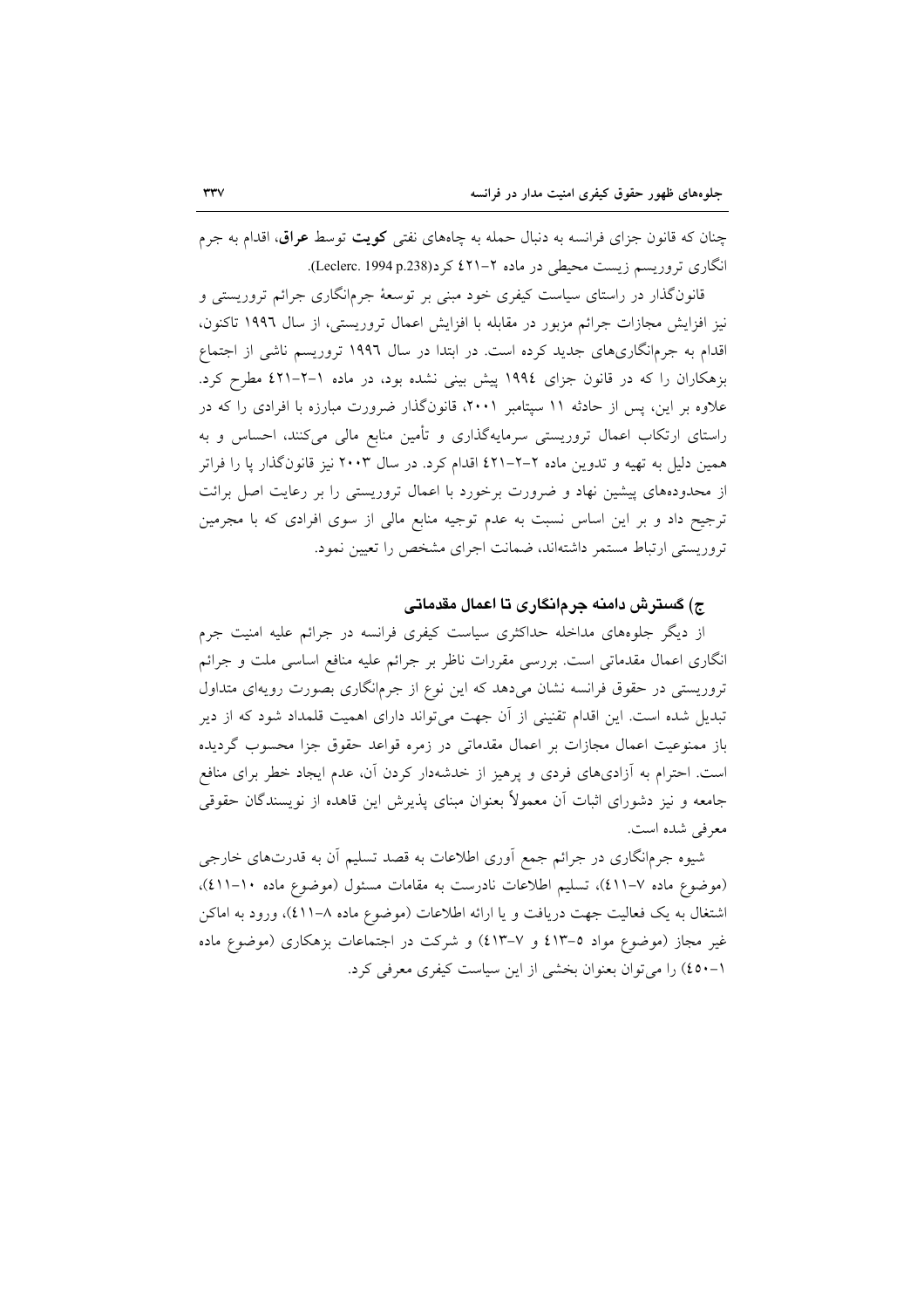#### II– دادر سے افتر اقی

تنظیم آئین دادرسی کیفری را می توان یکی صورتهای مختلف از همان واکنش دستگاه عدالت کیفری به رفتار مجرمانه بزهکاران قلمداد کرد. امروزه به دلیل ارتباط این صورتهای متفاوت با حقوق طبیعی و بنیادین انسانها از مملوس ترین و عینی ترین اجزاء و عناصر سیاست جنایی کشورها میباشد.

قواعد أئین دادرسی کیفری جای بسیار با اهمیت و در عین حال هنوز ناشناختهای را در تدوین سیاست جنایی سنجیده تقنینی به خود اختصاص میدهد. ممکن است این قواعد در جهت تأمین و حفظ و حمایت بهتر از حقوق و آزادیهای افراد جامعه به کار گرفته شود و پا خود به ابزاری شکلی در راستای تأمین هدف سرکوبگری حقوق جزا تبدیل گردد و از این طریق سهمی خاص را در امر مبارزه با رفتارهای مجرمانه بر عهده گیرد. از این رو سازماندهی و تنظیم مقررات آن، نیازمند دقت و گزینش انتخابهای اساسی و مهم میباشد. تنظیم قواعد دادرسی کیفری دارای چنان جایگاهی مهم است که بسیاری از کشورهای اروپایی در دهههای اخیر، بارها اصلاحات تقنینی گسترده را با استفاده از تجارب سایر کشورها در مقررات آئین دادرسی کیفری خود اعمال کردهاند. سمت و سوی کلی ناظر بر این اصلاحات را می توان حمایت شایسته و سنجیده از حقوق و آزادیهای شهروندان در تمامی مراحل دادرسی اعلام كرد. در اين راستا مي توان قانون اصلاحي مهم ١٥ ژوئن ٢٠٠٠ فرانسه را به عنوان نمونه اشاره کرد. این قانون زمینهٔ دگرگونی نزدیک به ۳۰۰ مادهٔ قانونی آئین دادرسی کیفری را فراهم نموده و به جهت تأمین و تضمین بهتر برخی اصول مهم حقوقی مانند اصل برائت، تحولاتی در راستای گسترش تضمینات در مراحل مختلف دادرسی ایجاد کرده است.<sup>(۱)</sup> در واقع تلاش متولیان سیاست جنایی کشورها در جهت توسعهٔ تضمینات دادرسی مبتنی بر این رویکرد بوده که تأمین امنیت و زوال ترس ناشی از ارتکاب جرائم در اجتماع نیز تنها با تأمین دادرسی معقول و منطقی به همراه تضمین سایر حقوق و آزادیهای تمامی افراد اجتماع به دست می آید.

با وجود این، قواعد دادرسی ناظر بر جرائم علیه امنیت در حقوق کیفری فرانسه اهداف دیگری را نیز دنبال کرده است. ارتباط نزدیک جرائم علیه امنیت با مسئله حاکمیت ملی و نظم عمومی، دغدغهٔ قانونگذاران را در زمینهٔ رعایت تضمینات دادرسی از میان برده است. از این

١. جنان كه در مطالب اَتي بيان خواهد شد، كاهش مدت تحت نظر، تحديد توقيف احتياطي و محدوديت اختيار بازپرس در صدور قرار بازداشت به جهت ایجاد قاضی آزادیها و بازداشتها از تحولات مهم این قانون اصلاحی در مرحله تعقیب و تحقیق به شمار میآید.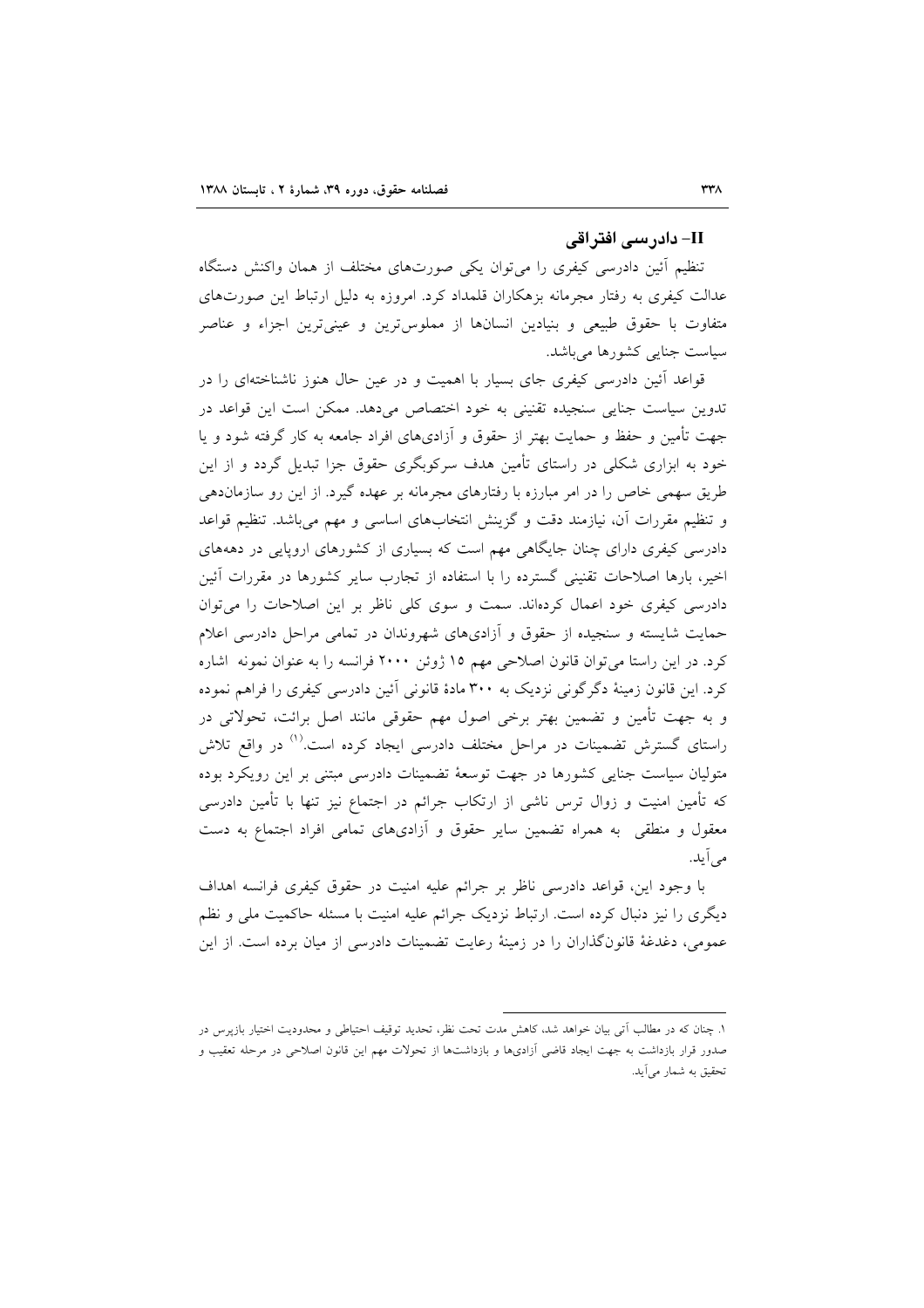رو به موازات آن که اصلاحات قواعد دادرسی در سایر جرائم در راستای گسترش تضمینات قرار داشته، هدف اصلی در زمینهٔ جرائم علیه امنیت، تحدید تضمینات دادرسی بوده است.

گسترش تضمینات دادرسی تنها متعلق به کیفیت دادرسی آن گروه از افعال مجرمانه علیه امنیت بود که رابطهٔ نزدیکی با ماهیت سیاسی جرائم علیه حاکمیت میداشت. آن گاه که جرائم علیه امنیت فاصلهٔ خود را با ماهیت سیاسی مزبور افزایش دهند و به جرائمی با ماهیت خطرآفرین علیه عموم مردم تبدیل گردند، بیگمان از تضمینات حداقلی دادرسی نیز محروم می شوند. هر چند مقررات مربوط به حقوق ایران در این زمینه دارای رویکردی سازمان یافته و متفاوت با این دو قسم از جرائم علیه امنیت نمی باشد اما حقوق فرانسه در این زمینه اقدامات تقنینی سنجیدهای را از خود نشان داده است.

لطمات عليه منافع اساسي ملت فرانسه و جرائم تروريستي و سازمان يافته در حقوق فرانسه به دنبال اقدامات تقنینی مزبور، مجل اجرای قواعد سختگیرانه دادرسی می باشند که به بخشی از آنها در ادامه اشاره خواهد شد.

## الف) افزايش مدت «تحت نظر»

از جمله اقداماتی که برای پیشرفت بازجویی، اساسی و مهم تلقی میشود، تحت نظر قرار دادن فردی است که احتمال وقوع بزه از سوی وی وجود دارد. اگر در متون قانونی آئین دادرسی کیفری ایران، چندان از واژهٔ «تحت نظر» استفاده نشده، قواعد مرتبط با «تحت نظر» (garde à vue) در آئین دادرسی کیفری فرانسه تحولات متعددی را به خود دیده است.<sup>(۱)</sup> پیش از بررسی تحولات مزبور باید به این نکتهٔ مهم اشاره کرد که بر اساس قانون ٤ ژانویه ١٩٩٣، دو نوع محدودیت، ناظر بر تحت نظر داشتن در تحقیقات ابتدایی اعمال میشود. نخست آن که بر اساس م ۷۷ ق.آ.دک فرانسه تنها کسی را می توان تحت نظر قرار داد که علیه او، قرائن و اماراتی مبنی بر ارتکاب جرم و یا شروع به اجرای آن وجود داشته باشد. علاوهبراین در حقوق فرانسه تنها افسر پلیس قضایی است که می تواند اقدام به انجام تحت نظر نسبت به فردی نماید و از این رو سایر مأمورین پلیس قضایی مجاز به اقدام در این زمینه نیستند. با این همه قانونگذار برای جلوگیری از سوء استفاده از این راه، نظارت و کنترل شرایط تحت نظر را از وظايف دادستان شهرستان قرار داده است(Stéfani et Levasseur et Bouloc.1994, p.329).

دو تحول تقنینی مهم در آئین دادرسی کیفری فرانسه، شرایط و تضمینات فرد تحت نظر را دچار تغییراتی اساسی کرده است. نخست قانون ٤ ژانویه ١٩٩٣ که مزایا و تضمینات خاصی را

۱. جهت اطلاع بیشتر پیرامون نگهداری تحت نظر در حقوق ایران و فرانسه رک: محمد علی اردبیلی، نگهداری تحت نظر، مقالات علوم جنايي، ٢٠٦.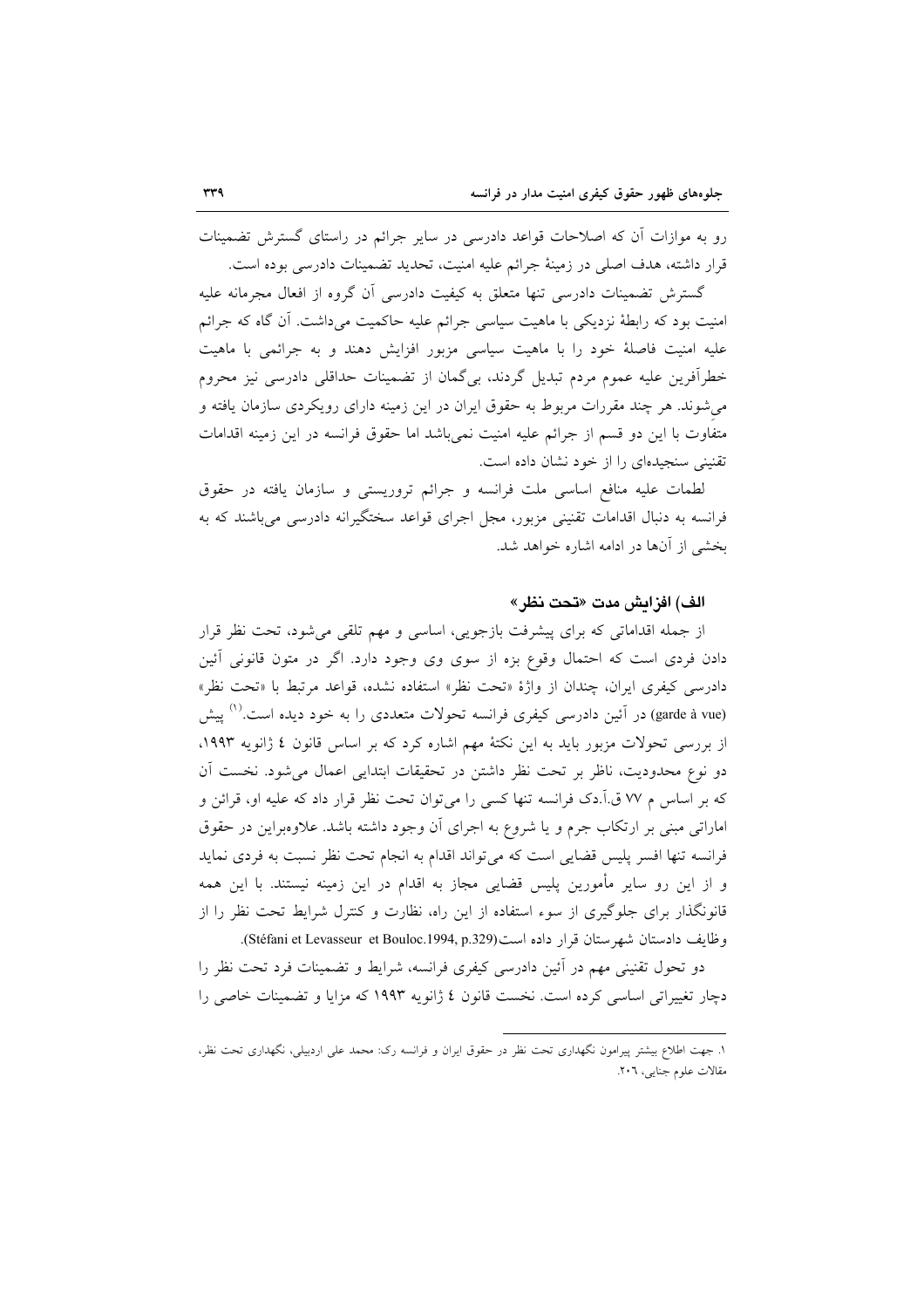برای شخص تحت نظر پیش بینی نموده است. بر این اساس او می تواند درخواست کند وضعیت خود را به یکی از خویشاوندان و یا کارفرمای خود اطلاع دهد (م ۲–٦٣ ق.آ.د.ک). همچنین فرد تحت نظر میتواند درخواست کند که توسط یک پزشک مورد معاینه قرار گیرد. انجام این معاینه توسط دادستان شهرستان و یا افسر پلیس قضایی و یا خانوادهٔ فرد تحت نظر نيز امكان پذير است. (Stéfani et Levasseur et Bouloc.1994, p.329).

قانون ۱۵ ژوئن ۲۰۰۰ فرانسه نیز در راستای حمایت از اصل برائت و افزایش حمایت از اشخاص تحت نظر، تضمينات مزبور را افزايش داده است. قانون مزبور با تأكيد بر «اصل برابری سلاحها)( Le principe de l'égalité des armes) (م ٦٣ ق.آ.دک اصلاحی ١٥ ژوئن ٢٠٠٠) این حق را برای فرد تحت نظر لازم شمرده است تا وی با خبر و آگاه گردد که می تواند در جواب سؤالات بازجو تنها سكوت نمايد. علاوه بر اين قانون مزبور بر خلاف قانون پيشين– که بیان می نمود دادستان عمومی باید در بهترین مهلت ممکن از تحت نظر قرار گرفتن اشخاص مطلع شود- مقرر نموده است که دادستان باید از ابتدای تحت نظر قرار گرفتن اشخاص از این امر مطلع شود (بند ۱ م ٦٣ ق.آ.د.ک). دیوان عالی کشور فرانسه در این زمینه در رأی ۲٤ نوامبر ۱۹۹۸ شعبهٔ کیفری، پیرامون پروندهای که در آن دادستان با تأخیر مطلع شده بود حكم به بطلان تحقيقات صادر نمود(Passat 1997 p.542).

علي رغم وجود تحولات فوق، قانونگذار هم چنان، با توجه به نوع جرائم احتمالي ارتكاب یافته، تفاوتهایی را در خصوص مدت تحت نظر اعمال کرده است. قاعدهٔ عمومی درباره مدت تحت نظر در حقوق فرانسه ٢٤ ساعت است كه تنها يك بار به وسيلة دادستان شهرستان بعد از آن که شخص تحت نظر مقابل این مقام قضایی حاضر میشود، از طریق تصمیم کتبی و مستدل وي، قابل تمديد مي باشد. على رغم وجود اين قاعدهٔ عمومي، قانونگذار مدت تحت نظر را براي برخي از جرائم مهم افزايش قابل ملاحظه داده است. ماده ٨٨ – ٧٠٦ ق.آ.دک. اصلاحی ۹ مارس ۲۰۰٤ فرانسه در این ارتباط بیان کرده است که مدت تحت نظر بودن برای جـرائمي كه در مـاده ٢٣ – ٧٠٦ ق.آ.دک فرانسه ذکر شده ميتواند در دو نوبت ٢٤ ساعته دیگر تمدید شود. از جمله جرائم مذکور در مـاده ۲۳ – ۷۰٦، جنـایات و جنـحههای سازمان يافته (موضوع مواد ٤-٢٢١، ٤-٢٢٢، ٢-٥-٢٢٤، ٩-٣١١ و ٨-٣٢٢ ق.م.ع جديد فرانسه)، جنایات و جنحههای تـروریستی (مـوضوع مـواد ١-٤٢١ تا ٥-٤٢١ ق.م.ع جدید فرانسه) و نیز جنحههای اجتماع بزهکاری (موضوع ماده ١–٤٥٠ ق.م.ع جدید فرانسه) هستند. بنابراین در حالی که مدت تحت نظر بودن اشخاص برای جرائم عادی با احتساب یک نوبت تمدید حداکثر ٤٨ ساعت است در مورد برخی از جرائم مهم مانند جرائم تروریستی و سازمان یافته،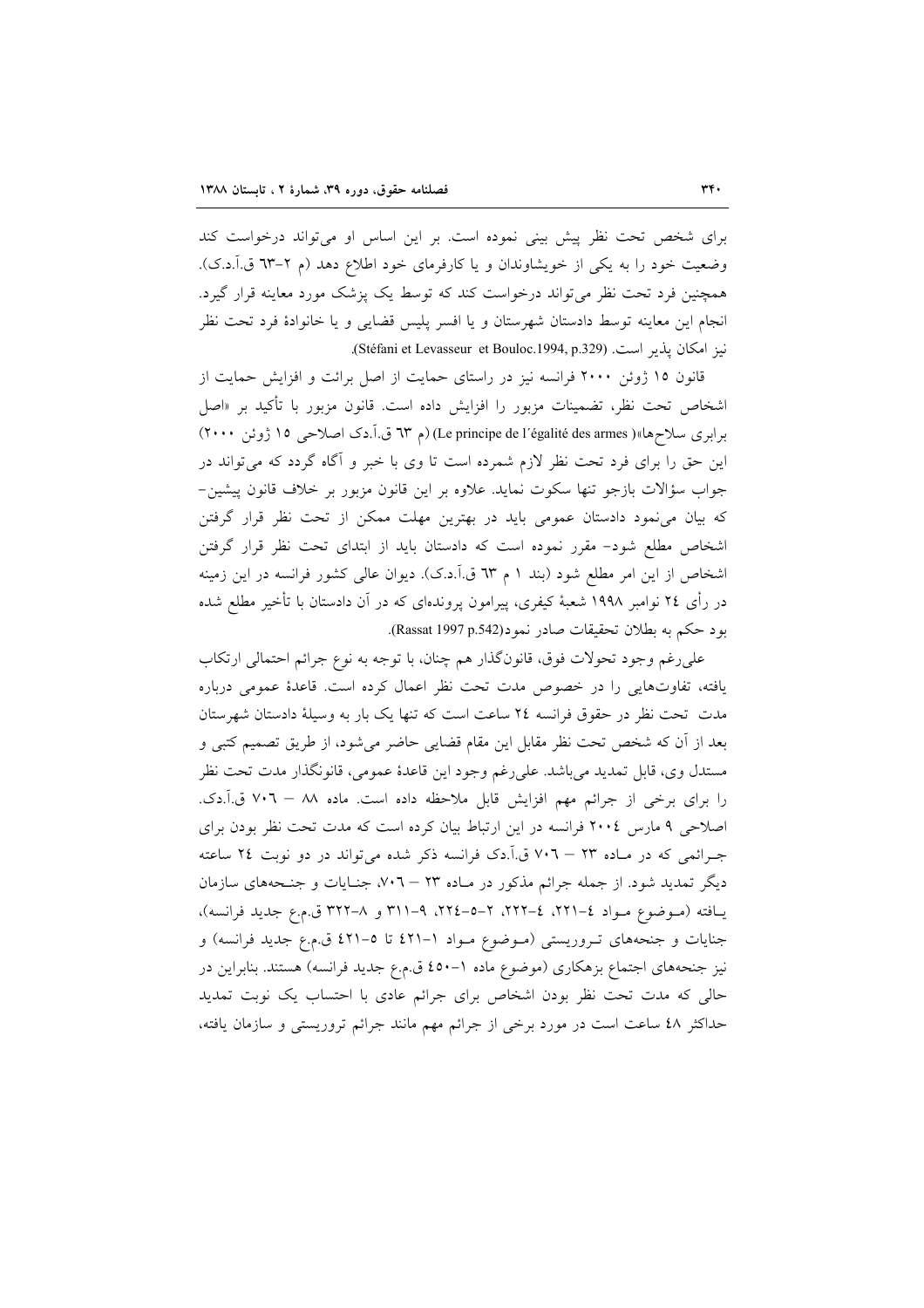علاوه بر ٤٨ ساعت اوليه، تا ٤٨ ساعت ديگر نيز قابل تمديد مي باشد. از اين رو مدت تحت نظر در این جرائم را می توان حداکثر ٤ روز کامل دانست.

برخی از نویسندگان حقوقی علت افزایش مدت زمان تحت نظر برای جرائم تروریستی را ناشی از وجود دو دلیل دانستهاند. نخست آن که چون جرائم تروریستی معمولاً به صورت پیچیده و مخفیانه ارتکاب می یابند، با ابزارها و قواعد عمومی و کلی نمی توان اقدامی مؤثر در این زمینه انجام داد. از این رو، افزایش مدت تحت نظر جهت بررسی دقیقتر برای شناسایی سایر عوامل ضروری می باشد. دلیل دیگر آن که چون جرائم مزبور غالباً به صورت سازمان یافته و با ابعادی بین المللی صورت میگیرند، در مواردی لزوم به کارگیری امکانات دیگر از جمله استفاده از مترجمان جهت انجام بازجويى، به زمان بيشترى نياز خواهد بود ( .Mayaud  $(1997, p.91)$ 

#### ب) محدوديت مداخله وكيل در تحقيقات مقدماتي

شرکت وکیل مدافع در بازجوییهای مقدماتی از جهت تضمین حقوق دفاعی متهم دارای ارزش فراوان است. از این رو در بسیاری از کشورها، وکیل در مرحلهٔ تحقیقات مقدماتی نیز به مانند مرحلهٔ دادرسی، حضوری فعال و تأثیرگذار دارد. در حقوق فرانسه نیز اگر چه زمان حضور وكلا در مرحلة تحقيقات مقدماتي تغييراتي نموده است ولي هنوز وكلا مجاز نيستند تا در این مرحله، حضوری فعال داشته باشند و از این رو برای مثال، حق دسترسی به پروندهٔ اتهامی را ندارند. با وجود این، ضرورت ترافعی شدن تحقیقات مقدماتی در حقوق فرانسه سبب شده است تا مقامات قضایی از دیرباز مکلف به اعلام حق داشتن وکیل به متهم باشند. علاوه بر ماده ۳ قانون ۸ دسامبر ۱۸۹۷، بند ۱ ماده ۱۱٤ ق.آد.ک فرانسه مصوب ٤ ژانويه ۱۹۹۳ نیز صریحاً اعلام کرده است که به غیر از مواردی که اصحاب دعوا اعلام انصراف نمودهاند، طرفین دعوی را جز در حضور وکلای مدافع آنان نمی توان مورد تحقیق قرار داد (آشوری، ۱۳۸۳. ۹۰). از دیگر مسائل مهم در این زمینه، مربوط به زمان حضور وکلا و ملاقات آنان با موکلانی است كه توسط افسران پليس قضايي تحت نظر قرار داده شدهاند. تا پيسش از اصلاحات ١٥ ژوئن ٢٠٠٠، وكلا تنها از بيستمين ساعت تحت نظر قرار گرفتن افراد مي توانستند با موكلان خود ملاقات داشته باشند (بند ١ ماده ٤–٦٣ ق.أ.دك). با اعمال اصلاحات جديد، وكيل از اولین ساعتی که موکلش تحت نظر قرار گرفته می تواند با او ملاقات داشته باشد. مدت زمانی که وکیل می تواند با موکل خود ملاقات نماید، نیم ساعت در نظر گرفته شده است.

علی رغم تحول فوق، قانونگذار در اصلاحات جدید هم، چنان استثنائاتی که در این زمینه در مورد برخی از جرائم مهم مورد پذیرش قرار داده بود را تغییر نداده است. از این رو ماده ٤–٦٣ ق. آد.ک فرانسه تصریح کرده است که هر گاه انجام تحت نظر، مربوط به جرائم ناشی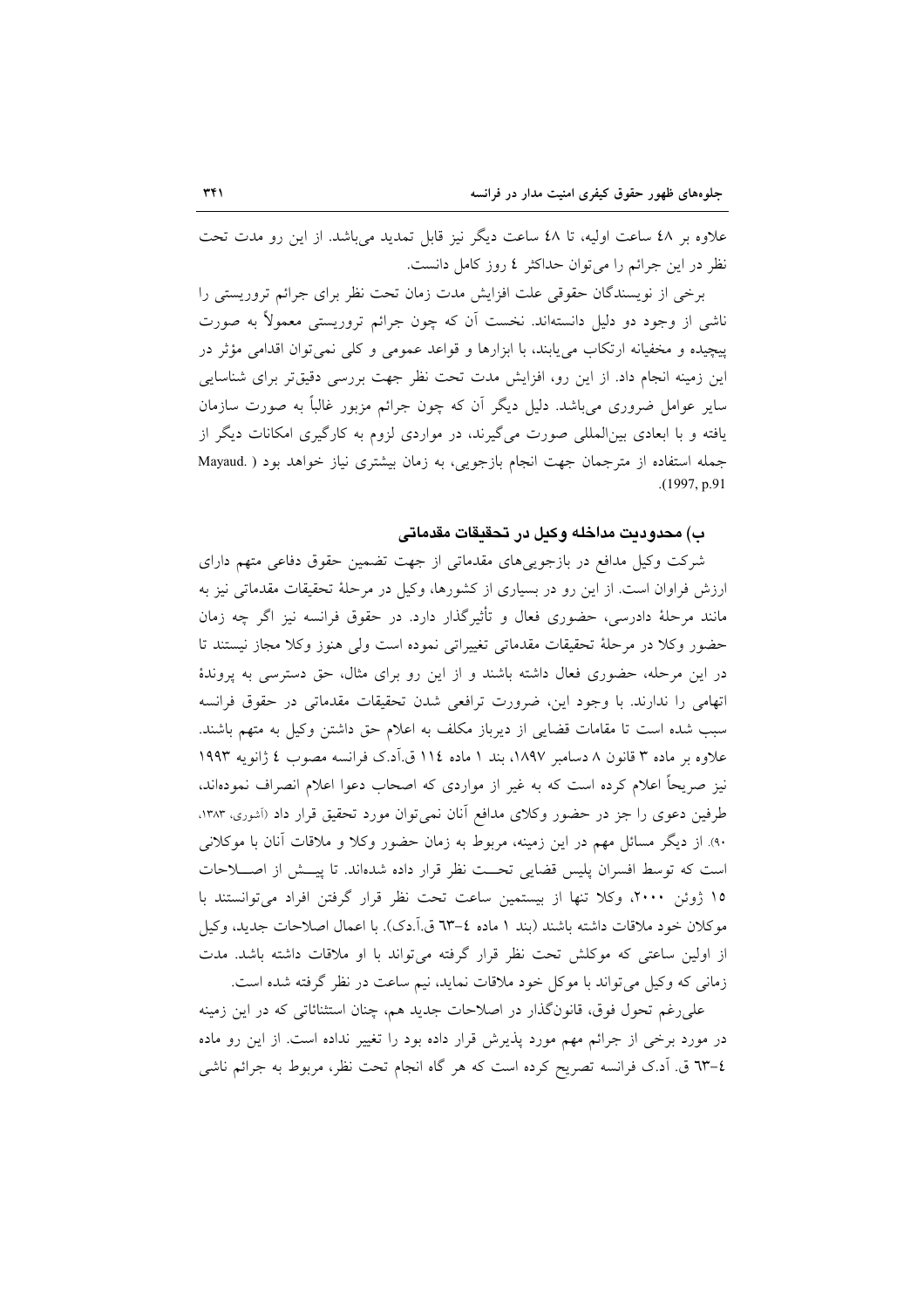از گروههای سازمان یافته مذکور در مواد ۲–۵–۲۲٤ و ۹–۳۱۱ قانون جزای فرانسه یا مرتبط با جنحهٔ اجتماع بزهکاران مذکور در ماده ١–٤٥٠ همان قانون باشد، امکان ملاقات وکیل با موکل خود موکول به گذشت ٤٨ ساعت از زمان شروع تحت نظر خواهد بود. علاوه بر این، ماده ٤–٦٣ همچنين تصريح نموده است كه هر گاه انجام عمل تحت نظر، مرتبط با جـرائم تروریستی مـوضوع مواد ۱–۶۲۱ تـا ۵–۶۲۱ قانون جزای فرانسه صورت گرفته باشد امکان ملاقات وكيل با شخص تحت نظر با گذشت ٧٢ ساعت از شروع زمان تحت نظر امكانپذير خواهد يو د (.Delmas – Marty, , 1995, p.91).

يذيرش استثنائات گذشته در اصلاحات جديد قانون اَئين دادرسي كيفري نشان مي دهد كه قانونگذار نگرش ویژه خود را دربارهٔ جرائم امنیتی حفظ نموده و اصلاحات جدید که در راستای بهرهمندی شخص تحت نظر از تضمینات مربوط به حقوق دفاعی از آغاز بازجویی تدوين شدهاند تنها شامل جرائم عمومي بوده است.

# ج) دادرسی در غیاب هیأت منصفه

در حقوق کیفری فرانسه اگر چه بر اساس قاعدهٔ عمومی، جنایات سیاسی به مانند جرائم عمومی در دیوان جنایی رسیدگی می شود اما این قاعده کلی دارای استثنائاتی نیز می باشد. ماده ۷۰۱ و ۷۰۲ ق.آ.د.ک فرانسه رسیدگی به جرائم علیه منافع اساسی ملت فرانسه (موضوع مواد ١-٤١١ تا ١١-٤١١ و ١-٤١٣ تا ١٢-٤١٣ قانون جزاى فرانسه) را بر مبناى زمان وقوع آنها (در زمان جنگ و یا صلح) و نوع جرائم ارتکابی (جنایت و یا جنحه) در صلاحیت مراجع قضایی متفاوتی قرار داده است. از این رو بر اساس مواد فوق، رسیدگی به جنایتها و جنحهها علیه منافع اساسی ملت، ارتکاب یافته در زمان جنگ در دادگاههای نیروهای مسلح رسیدگی می شوند و رسیدگی به جنایتها علیه منافع اساسی ملت در زمان صلح در یک دیوان جنایی تخصصی، بدون حضور هیأت منصفه و با شرکت هفت نفر قاضی حرفهای صورت می گیرد. رسیدگی به جنایات تروریستی نیز بر مبنای ماده ۲۵– ۷۰۲ ق.آ.د.ک فرانسه در صلاحیت همین دادگاه تخصصی قرار گرفته است. علاوه بر این، رسیدگی به جنحهها علیه منافع اساسی ملت فرانسه نیز در زمان صلح در صلاحیت دادگاه جنحه ویژه امور نظامی قرار داده شده است (Rassat .1997 p.132).

اجتناب قانونگذار از حضور هیأت منصفه در رسیدگی به جرائم علیه منافع اساسی ملت و نیز جرائم تروریستی نشان میدهد که تا چه میزان قانونگذار تضمینات دادرسی نسبت به این جرائم را کاهش داده است؛ سیاستی که قانونگذار فرانسه در سال ۱۹۹٤ با جنحهای کردن جنایات کتاب چهارم قانون مجازات عمومی آن را تکمیل نموده است.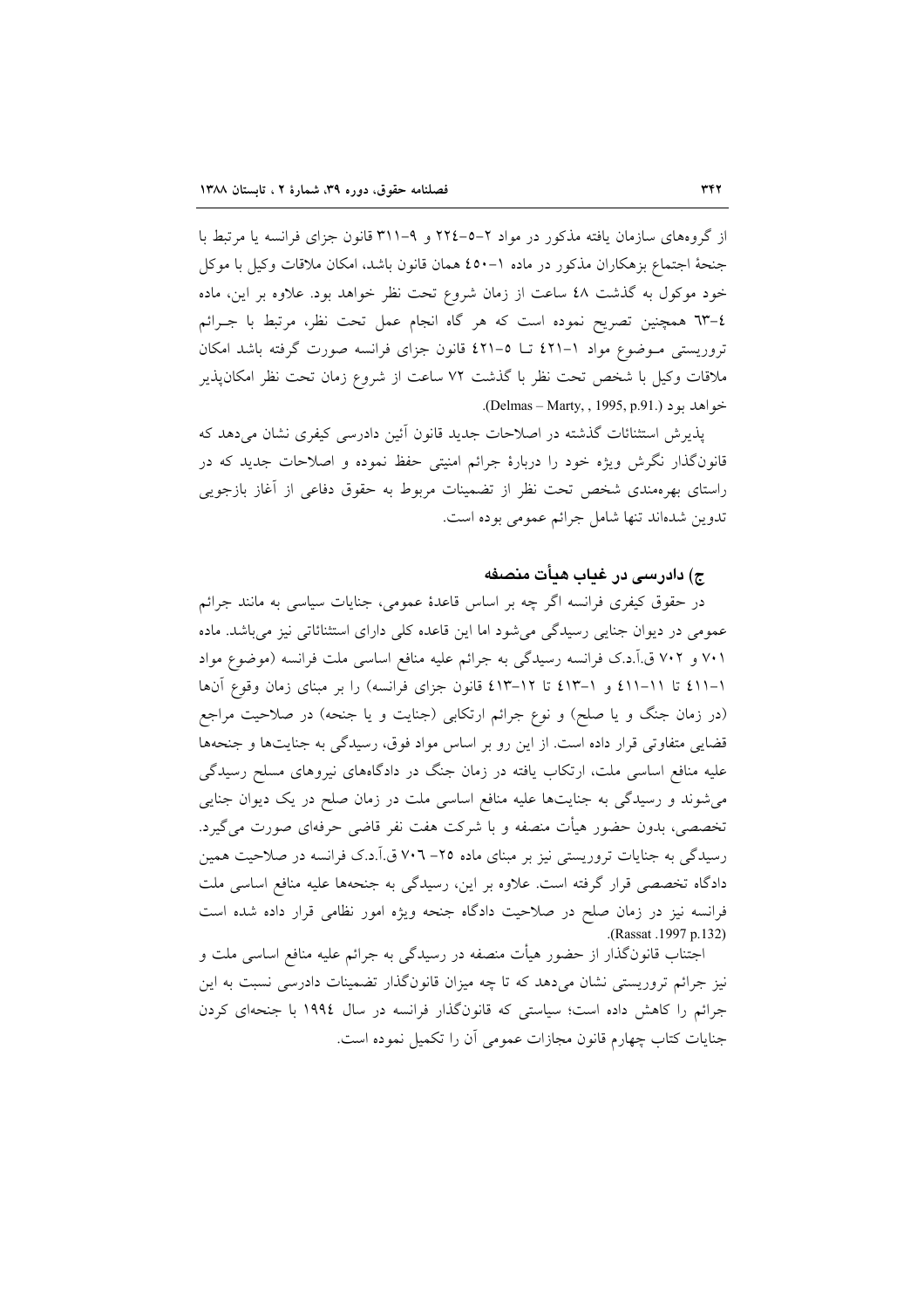#### نتىحە

از آنچه بیان شد معلوم می شود که قانونگذار فرانسه با استفاده از راهکارهای مختلف توانسته است سیاستهای حاکم بر حوزههای جرمانگاری و دادرسی جرایم علیه امنیت را متفاوت با سایر جرایم تعیین نماید. سیاستهای که توسعه دامنه جرمانگاری این جرایم از یک سو و کاهش تضمینات دادرسی از سوی دیگر را به دنبال داشته است. همین رویکرد متفاوت است که می توانند حقوق کیفری فرانسه را در این زمینه به مختصات حقوق کیفری امنیت مدار نز دیک ساز د.

# منابع و مأخذ

### الف- فارسى

- ۱. آزمایش، علی، (۱۳۸۰)، **تروریسم بین|لمللی**، مجلهٔ تخصصی دانشگاه علوم اسلامی رضوی، شماره ۲.
	- ۲. آشوری، محمد، (۱۳۸۳)، آ**نین دادرسی کیفری (جلد دوم)**، انتشارات سمت، چاپ چهارم، تهران.
- ۳. اتنف، رنالد، (۱۳۸۳)، **رهیافت جرم شناختی و بزه دیده شناسی تروریسم**، ترجمهٔ علی حسین نجفی ابرند آبادی، مجلهٔ تحقيقات حقوقي، شمارة ٣٩.
- ٤. اردبیلی، محمدعلی، (١٣٨١)، مفهوم تروریسم، گزیدهٔ مقالات همایش تروریسم از دیدگاه اسلام و حقوق بین الملل، دانشکدهٔ علوم قضایی و اداری، چاپ اول.
- ۵. اردبیلی، محمدعلی، (۱۳۸۳)، نگهداری تحت نظر در حقوق ایران و فرانسه، مقالات علوم جنایی (تجلیل از استاد محمد آشوري).
- ٦. استفانی، گاستون، (١٣٧٧)، ژرژلواسور، برنارد بولک، آ**ئیندادرسی کیفری**، جلدهای ١ و ٢، انتشارات دانشگاه علامه طباطبائي، چاپ اول، تهران.
- ٧. بوریکان، ژاک، (١٣٨٠)، اطفال بزهکار و بزه دیده در حقوق فرانسه، ترجمهٔ علی حسین نجفی ابرند آبادی، مجلهٔ تخصصی دانشگاه علوم اسلامی رضوی، سال اول، شمارهٔ دوم.
- ۸ پرادل، ژان، (۱۳۷۳)، **تاریخ اندیشههای کیفری**، ترجمه علی حسین ابرند اَبادی، انتشارات دانشگاه شهید بهشتی، چاپ اول، تهران.
- ۹. جی.بدی، توماس، (۱۳۷۸)، **تعریف تروریسم بین(لمللی**، ترجمهٔ سید رضا میرطاهر، فصلنامهٔ مطالعات راهبردی شمارهٔ ٦\_٥.
- ۱۰. ساندوز، ایوز، (۱۳۸۲)، م**بارزه علیه تروریسم و حقوق بین الملل**، خطرات و فرصتها، ترجمهٔ حسن سواری، مجلهٔ حقوقي دفتر خدمات حقوقي بين المللي جمهوري اسلامي ايران، شمارة ٢٩.
- ١١. جمعي از نويسندگان، (١٣٨٣)، مجموعه مقالات علوم جنايي (تجليل استاد دكتر محمد آشوري)، انتشارات سمت، تهران.
	- ۱۲. شاملو احمدی، محمد حسین، (۱۳۸۳)، **دادسرا و تحقیقات مقدماتی**، انتشارات دادیار، چاپ اول، اصفهان.
- ۱۳. کاشفی، حسن، (۱۳۸٤)، جنبشهای بازگشت به کیفر در سیاست جنایی کشورهای غربی (علل و جلوهها)، مجلهٔ تخصصی دانشگاه علوم اسلامی رضوی، شمارهٔ ۱۲و۱۵، سال پنجم.
- ١٤. لاسال، ژانایو، (١٣٧٩)، جایگزینهای سلب آزادی و برآورد ترازنامه اجرای آنها در حقوق فرانسه، ترجمهٔ علی حسین نجفي ابرند آبادي، مجلة تحقيقات حقوقي، شمارة ٣١\_٣١.
- ۱۵. محمودی، فیروز، (۱۳۸۲)، **مبانی، اصول و شیوههای جرمانگاری**، رسالهٔ دکتری حقوق کیفری و جرم شناسی، دانشگاه تهران.